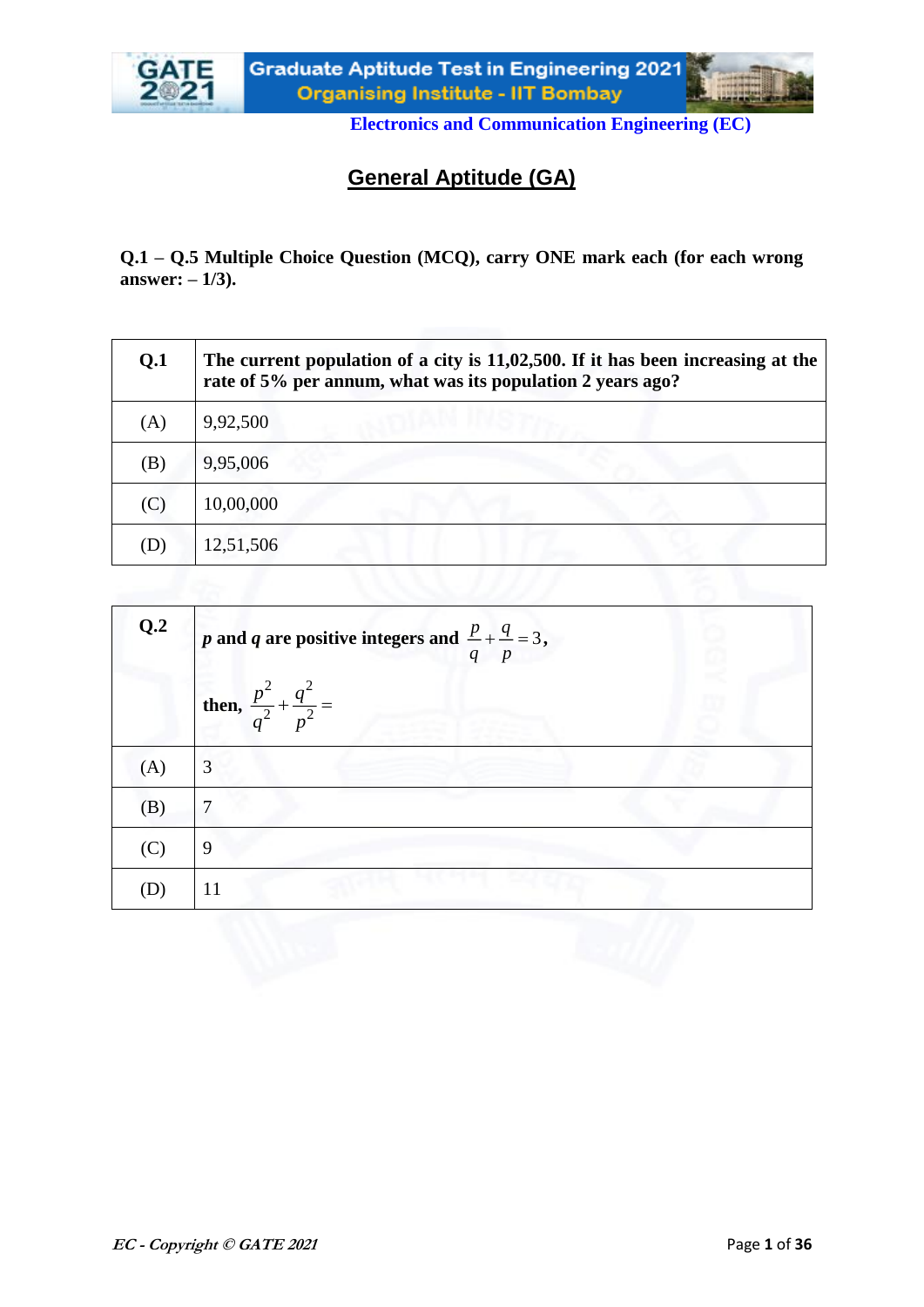

Graduate Aptitude Test in Engineering 2021 **Organising Institute - IIT Bombay** 

|     | $\mathbf{P}$<br>$\mathsf{I}\mathsf{Q}$                                                                   |
|-----|----------------------------------------------------------------------------------------------------------|
|     | The least number of squares that must be added so that the line P-Q<br>becomes the line of symmetry is _ |
| (A) | $\overline{4}$                                                                                           |
| (B) | 3                                                                                                        |
| (C) | 6                                                                                                        |

| Q.4 | <i>Nostalgia</i> is to <i>anticipation</i> as<br>is to<br>Which one of the following options maintains a similar logical relation in the<br>above sentence? |
|-----|-------------------------------------------------------------------------------------------------------------------------------------------------------------|
| (A) | Present, past                                                                                                                                               |
| (B) | Future, past                                                                                                                                                |
| (C) | Past, future                                                                                                                                                |
| (D) | Future, present                                                                                                                                             |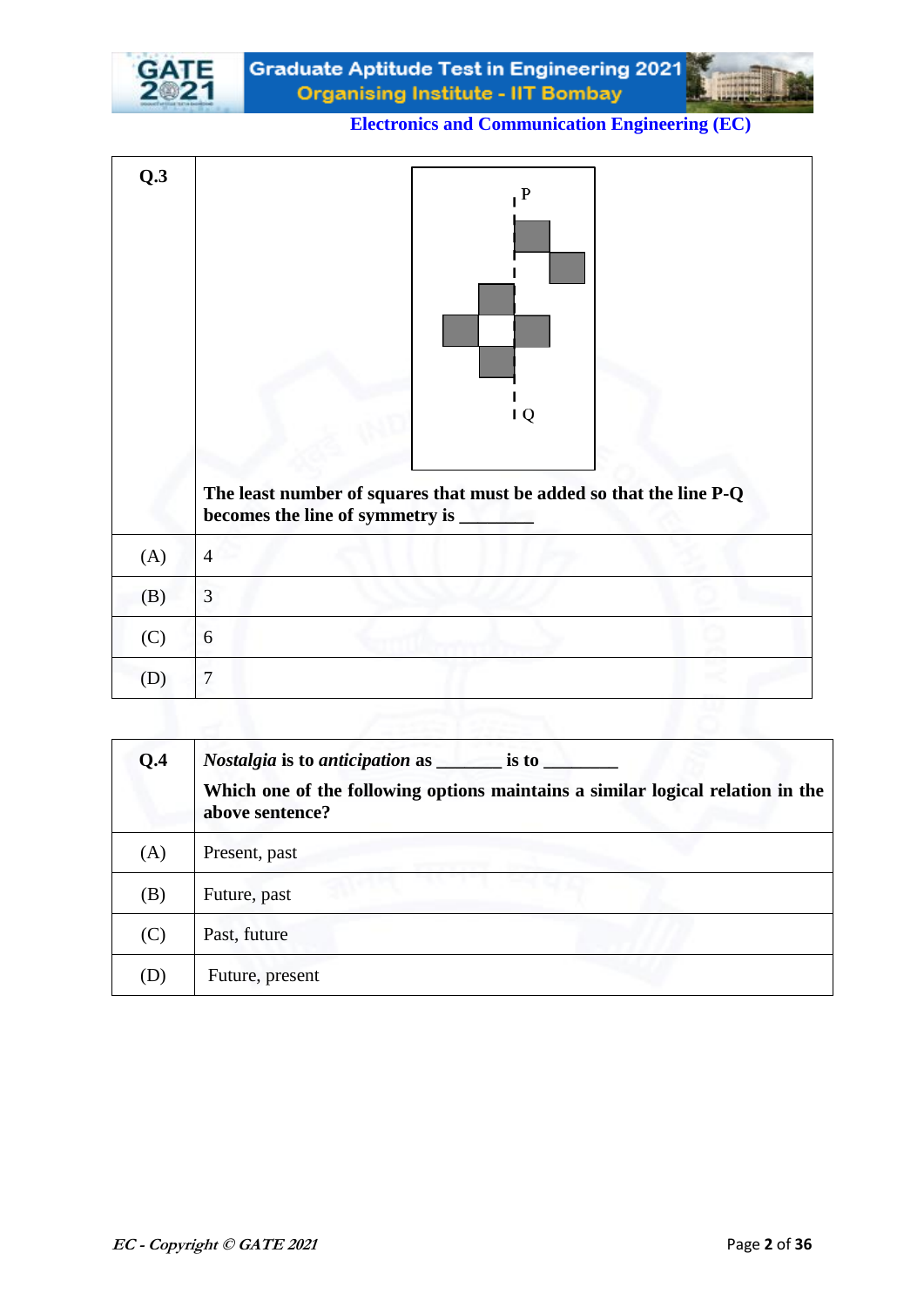



| Q.5 | <b>Consider the following sentences:</b>                                                                                                      |
|-----|-----------------------------------------------------------------------------------------------------------------------------------------------|
|     | I woke up from sleep.<br>(i)<br>(ii)<br>I woked up from sleep.<br>(iii)<br>I was woken up from sleep.<br>I was wokened up from sleep.<br>(iv) |
|     | Which of the above sentences are grammatically CORRECT?                                                                                       |
| (A) | $(i)$ and $(ii)$                                                                                                                              |
| (B) | $(i)$ and $(iii)$                                                                                                                             |
| (C) | $(ii)$ and $(iii)$                                                                                                                            |
| (D) | $(i)$ and $(iv)$                                                                                                                              |

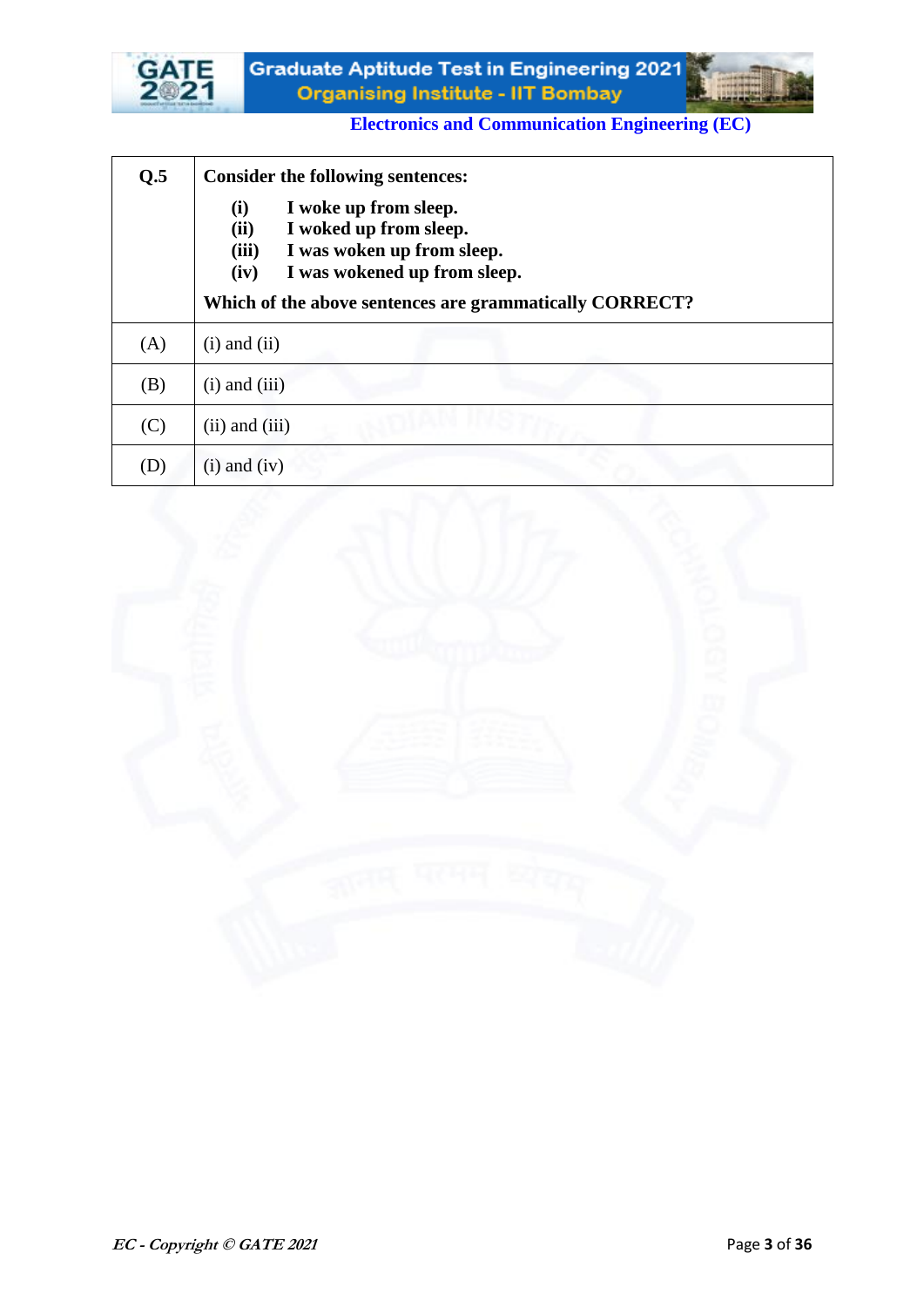

**Q. 6 – Q. 10 Multiple Choice Question (MCQ), carry TWO marks each (for each wrong answer: – 2/3).**

| Q.6 | Given below are two statements and two conclusions.<br>Statement 1: All purple are green.<br>Statement 2: All black are green.<br><b>Conclusion I: Some black are purple.</b><br>Conclusion II: No black is purple.<br>Based on the above statements and conclusions, which one of the following<br>options is logically CORRECT? |
|-----|-----------------------------------------------------------------------------------------------------------------------------------------------------------------------------------------------------------------------------------------------------------------------------------------------------------------------------------|
| (A) | Only conclusion I is correct.                                                                                                                                                                                                                                                                                                     |
| (B) | Only conclusion II is correct.                                                                                                                                                                                                                                                                                                    |
| (C) | Either conclusion I or II is correct.                                                                                                                                                                                                                                                                                             |
| (D) | Both conclusion I and II are correct.                                                                                                                                                                                                                                                                                             |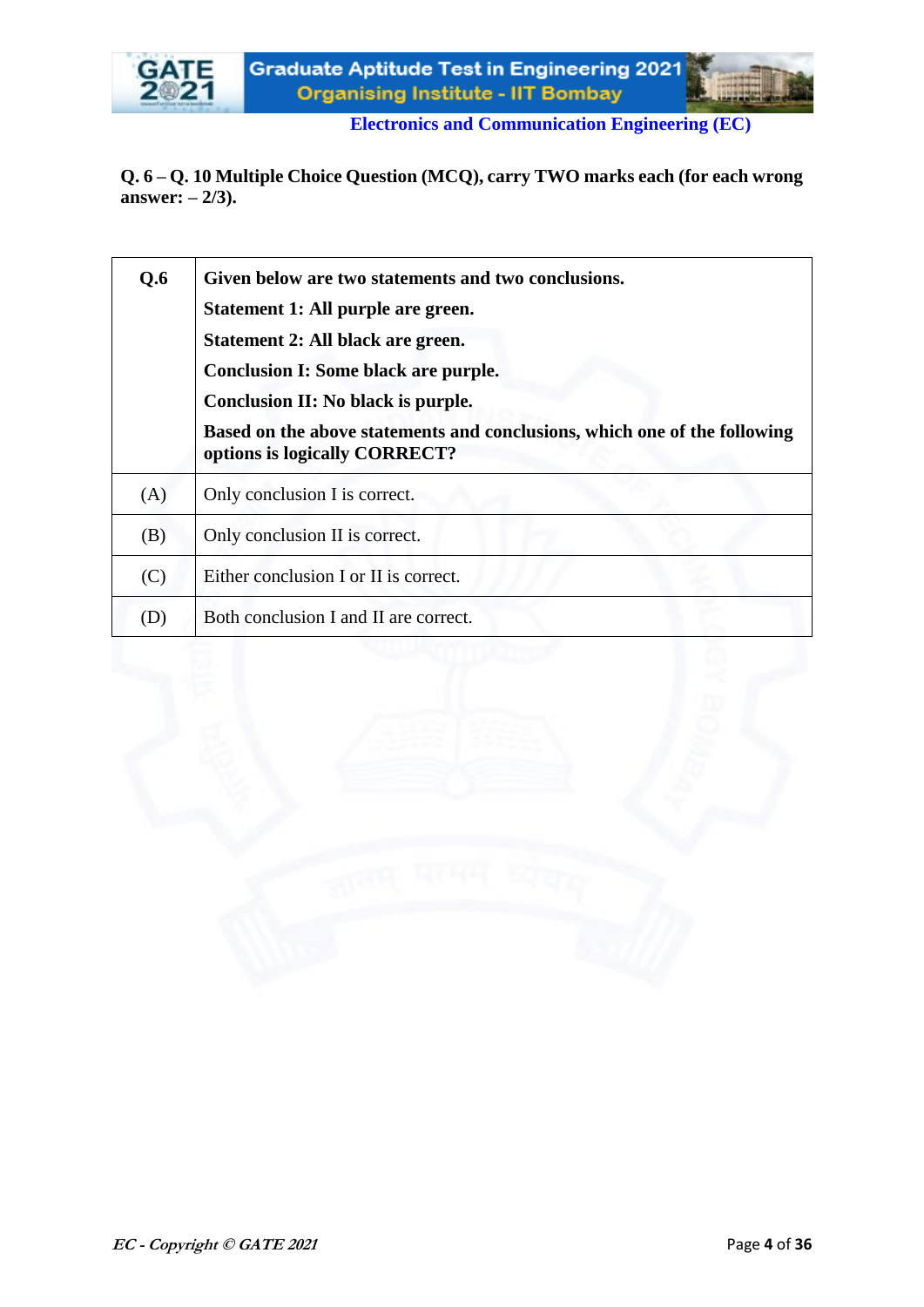

┱



٦

| Q.7 | Computers are ubiquitous. They are used to improve efficiency in almost all<br>fields from agriculture to space exploration. Artificial intelligence (AI) is<br>currently a hot topic. AI enables computers to learn, given enough training<br>data. For humans, sitting in front of a computer for long hours can lead to<br>health issues. |
|-----|----------------------------------------------------------------------------------------------------------------------------------------------------------------------------------------------------------------------------------------------------------------------------------------------------------------------------------------------|
|     | Which of the following can be deduced from the above passage?                                                                                                                                                                                                                                                                                |
|     | Nowadays, computers are present in almost all places.<br>(i)<br>Computers cannot be used for solving problems in engineering.<br>(ii)<br>For humans, there are both positive and negative effects of using<br>(iii)<br>computers.<br>Artificial intelligence can be done without data.<br>(iv)                                               |
| (A) | $(ii)$ and $(iii)$                                                                                                                                                                                                                                                                                                                           |
| (B) | $(ii)$ and $(iv)$                                                                                                                                                                                                                                                                                                                            |
| (C) | $(i)$ , $(iii)$ and $(iv)$                                                                                                                                                                                                                                                                                                                   |
| (D) | $(i)$ and $(iii)$                                                                                                                                                                                                                                                                                                                            |

| Q.8                             | Consider a square sheet of side 1 unit. In the first step, it is cut along the<br>main diagonal to get two triangles. In the next step, one of the cut triangles<br>is revolved about its short edge to form a solid cone. The volume of the<br>resulting cone, in cubic units, is |
|---------------------------------|------------------------------------------------------------------------------------------------------------------------------------------------------------------------------------------------------------------------------------------------------------------------------------|
| (A)                             | π<br>$\overline{3}$                                                                                                                                                                                                                                                                |
| (B)                             | $2\pi$<br>3                                                                                                                                                                                                                                                                        |
| (C)                             | $3\pi$<br>$\overline{2}$                                                                                                                                                                                                                                                           |
| $\left( \left  \right. \right)$ | $3\pi$                                                                                                                                                                                                                                                                             |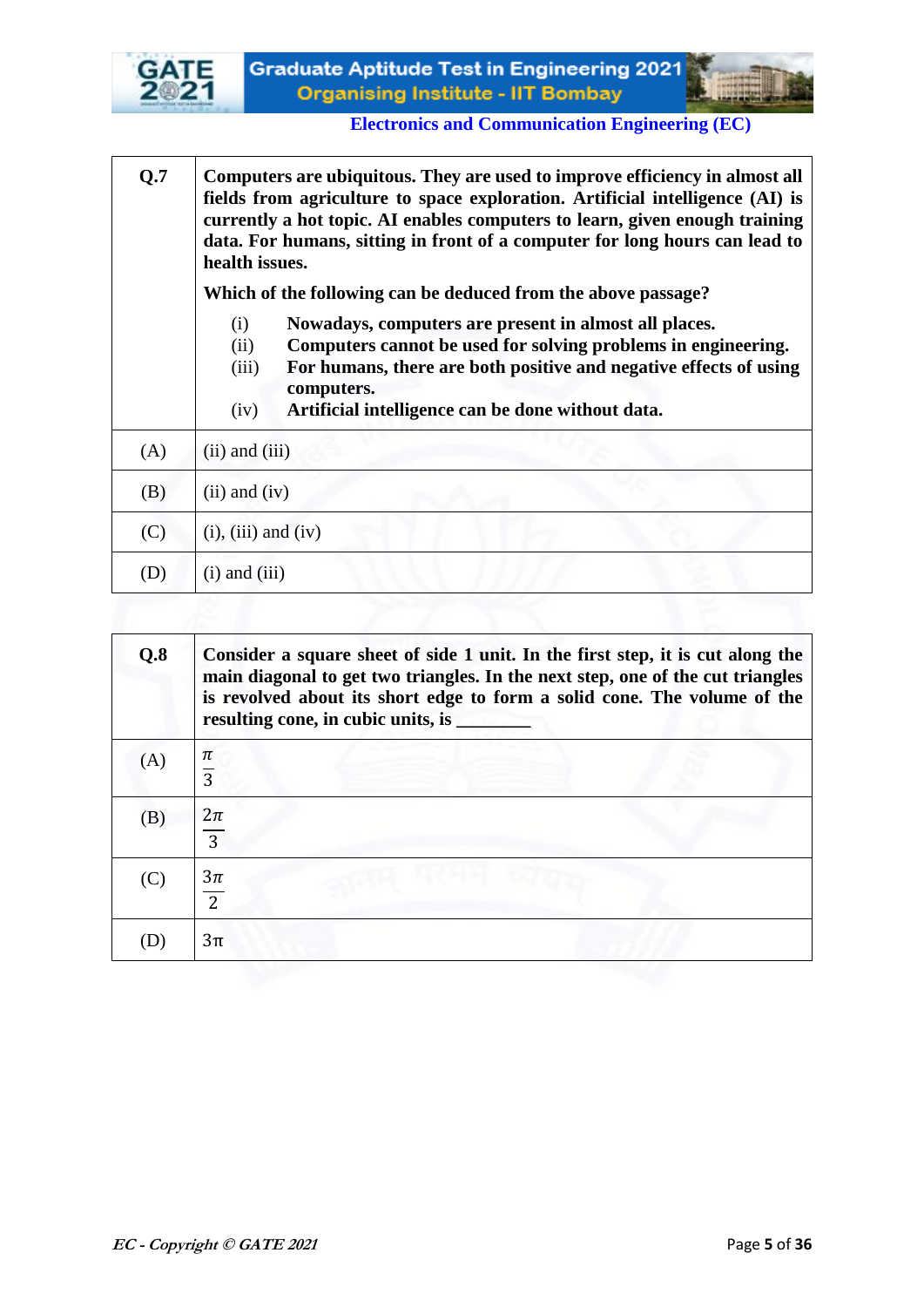

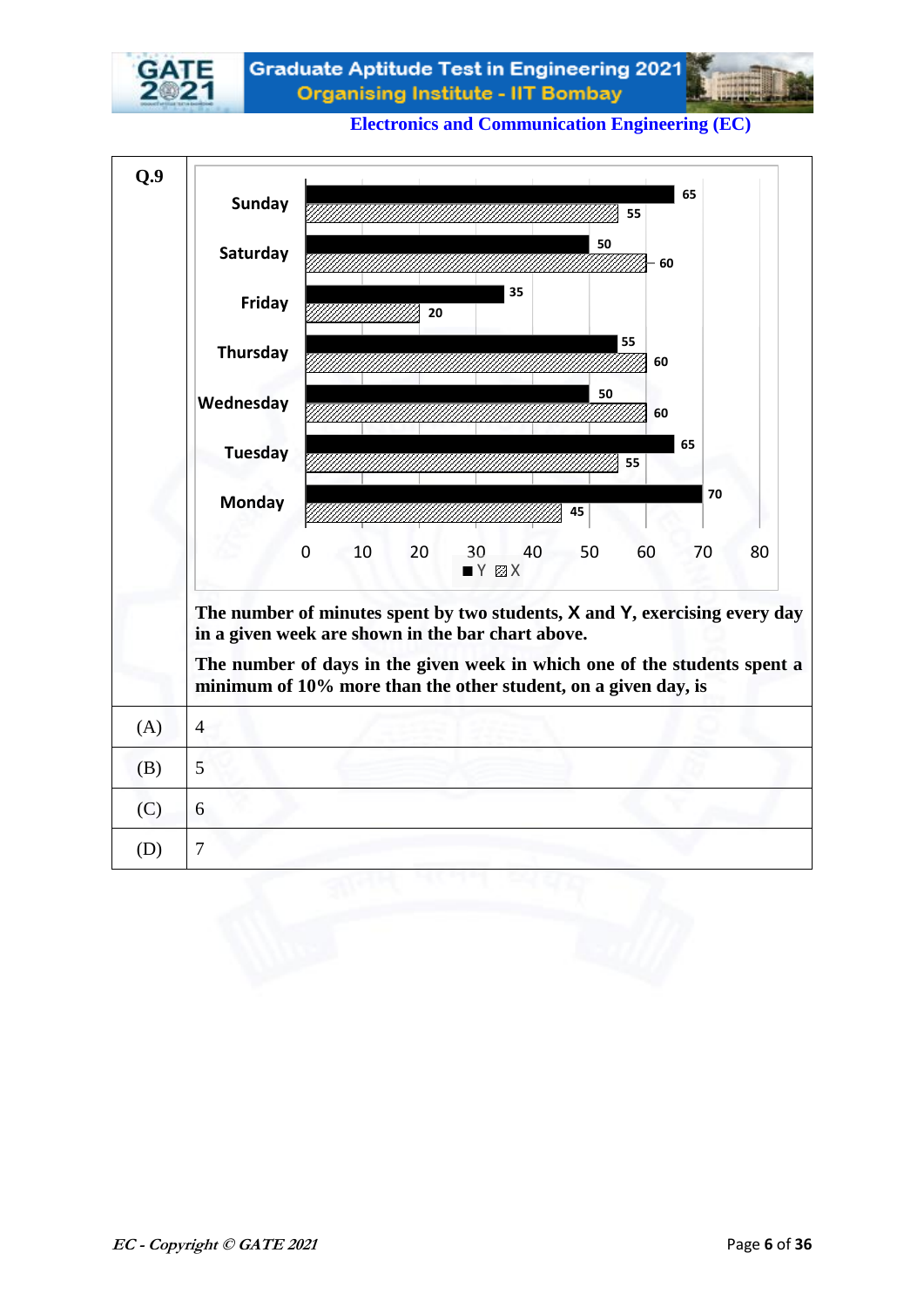

| Q.10 |                                                                                                                   |
|------|-------------------------------------------------------------------------------------------------------------------|
|      | Corners are cut from an equilateral triangle to produce a regular convex<br>hexagon as shown in the figure above. |
|      | The ratio of the area of the regular convex hexagon to the area of the original<br>equilateral triangle is        |
| (A)  | 2:3                                                                                                               |
| (B)  | 3:4                                                                                                               |
| (C)  | 4:5                                                                                                               |
| (D)  | 5:6                                                                                                               |

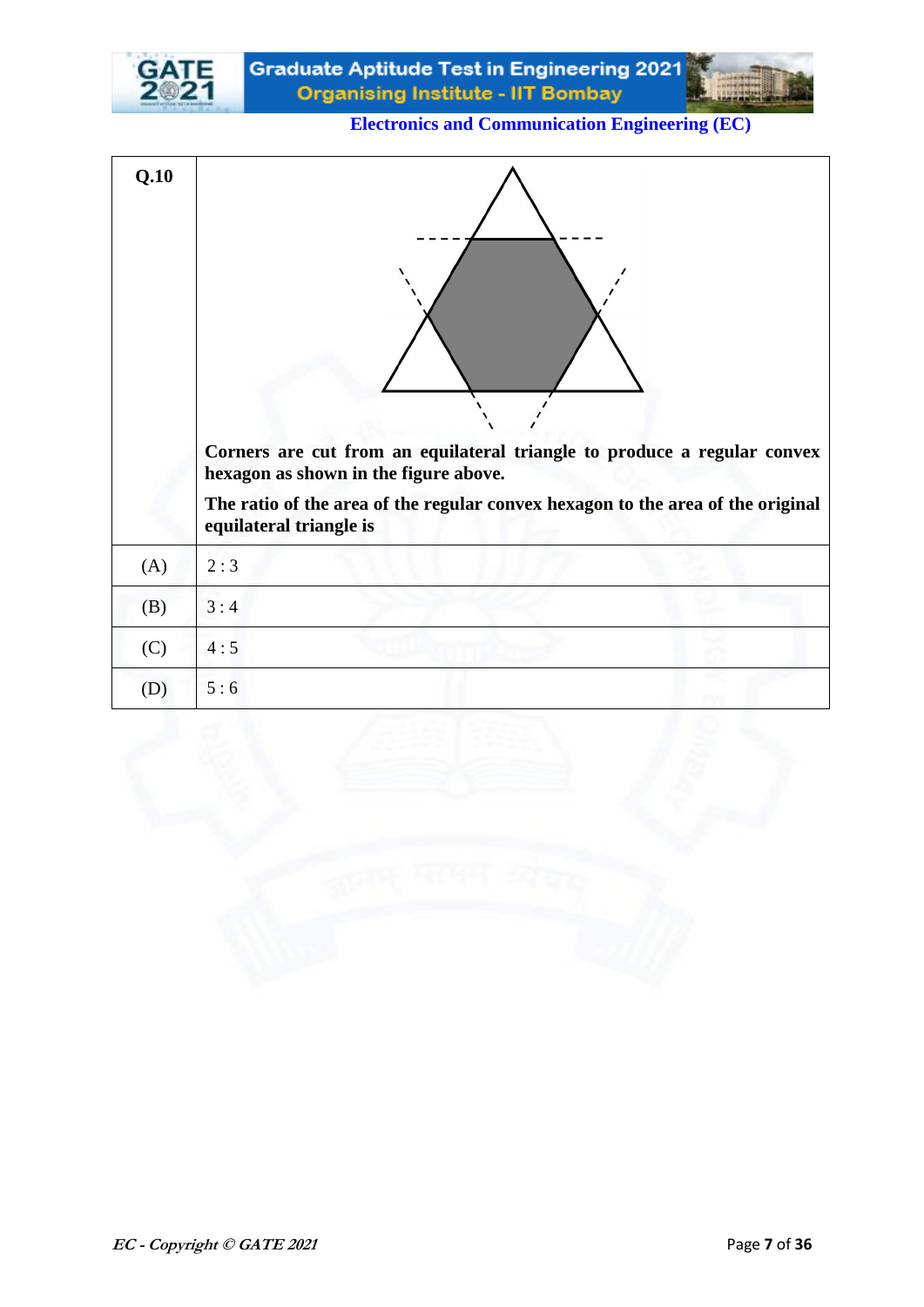

# **Electronics and Communication Engineering (EC)**

**Q.1 – Q.15 Multiple Choice Question (MCQ), carry ONE mark each (for each wrong answer: – 1/3).**

| Q.1 | The vector function $F(r) = -x \hat{i} + y \hat{j}$ is defined over a circular arc C<br>shown in the figure.<br>$\hat{j}$<br>$\overline{C}$<br>$45^{\circ}$<br>$\mathbf 1$<br>$\hat{i}$<br>The line integral of $\int_C$ F (r). dr is |  |
|-----|---------------------------------------------------------------------------------------------------------------------------------------------------------------------------------------------------------------------------------------|--|
| (A) | $\frac{1}{2}$                                                                                                                                                                                                                         |  |
| (B) | $\frac{1}{4}$                                                                                                                                                                                                                         |  |
| (C) | $\frac{1}{6}$                                                                                                                                                                                                                         |  |
| (D) | $\frac{1}{3}$                                                                                                                                                                                                                         |  |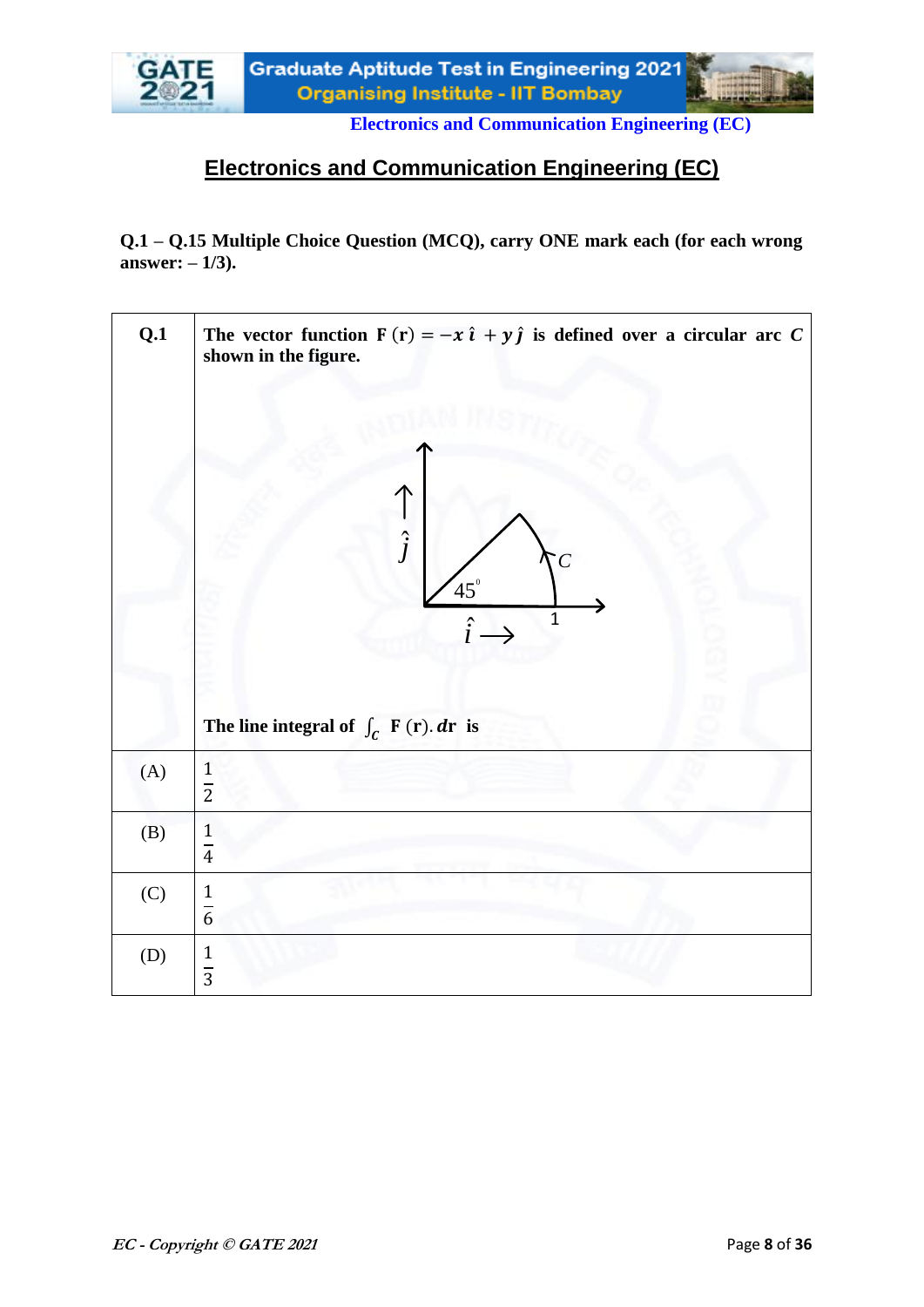

| Q <sub>2</sub> | Consider the differential equation given below.        |
|----------------|--------------------------------------------------------|
|                | $\frac{dy}{dx} + \frac{x}{1-x^2}y = x\sqrt{y}$         |
|                | The integrating factor of the differential equation is |
| (A)            | $(1 - x^2)^{-3/4}$                                     |
| (B)            | $(1 - x^2)^{-1/4}$                                     |
| (C)            | $(1-x^2)^{-3/2}$                                       |
| (D)            | $(1-x^2)^{-1/2}$                                       |
|                |                                                        |

| Q.3 | Two continuous random variables X and Y are related as                                                           |
|-----|------------------------------------------------------------------------------------------------------------------|
|     | $Y = 2X + 3$                                                                                                     |
|     | Let $\sigma_X^2$ and $\sigma_Y^2$ denote the variances of X and Y, respectively. The variances<br>are related as |
| (A) | $\sigma_{\rm v}^2 = 2 \sigma_{\rm x}^2$                                                                          |
| (B) | $\sigma_{\rm Y}^2 = 4 \sigma_{\rm Y}^2$                                                                          |
| (C) | $\sigma_{\rm V}^2 = 5 \sigma_{\rm V}^2$                                                                          |
| (D) | $\sigma_{\rm v}^2 = 25 \sigma_{\rm x}^2$                                                                         |

| Q.4 | Consider a real-valued base-band signal $x(t)$ , band limited to 10 kHz. The<br>Nyquist rate for the signal $y(t) = x(t) x(1 + \frac{t}{2})$ is |
|-----|-------------------------------------------------------------------------------------------------------------------------------------------------|
| (A) | $15$ kHz                                                                                                                                        |
| (B) | 30 kHz                                                                                                                                          |
| (C) | $60$ kHz                                                                                                                                        |
| (D) | $20$ kHz                                                                                                                                        |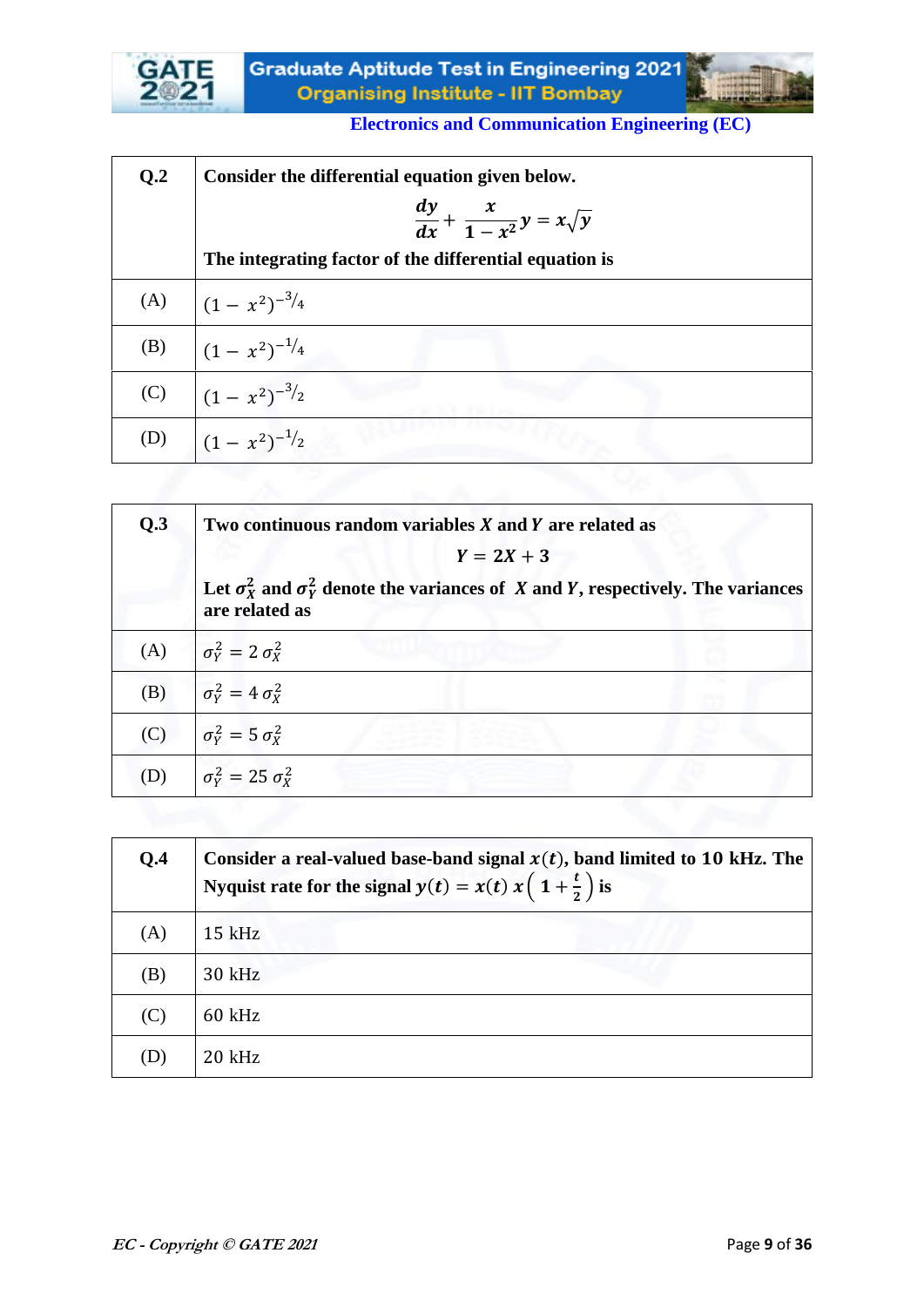

| Q.5 | Consider two 16-point sequences $x[n]$ and $h[n]$ . Let the linear convolution<br>of $x[n]$ and $h[n]$ be denoted by $y[n]$ , while $z[n]$ denotes the 16-point inverse<br>discrete Fourier transform (IDFT) of the product of the 16-point DFTs of<br>$x[n]$ and $h[n]$ . The value(s) of k for which $z[k] = y[k]$ is/are |
|-----|-----------------------------------------------------------------------------------------------------------------------------------------------------------------------------------------------------------------------------------------------------------------------------------------------------------------------------|
| (A) | $k = 0, 1, 2, , 15$                                                                                                                                                                                                                                                                                                         |
| (B) | $k=0$                                                                                                                                                                                                                                                                                                                       |
| (C) | $k=15$                                                                                                                                                                                                                                                                                                                      |
| (D) | $k = 0$ and $k = 15$                                                                                                                                                                                                                                                                                                        |

| Q.6 | A bar of silicon is doped with boron concentration of $10^{16}$ cm <sup>-3</sup> and<br>assumed to be fully ionized. It is exposed to light such that electron-hole pairs<br>are generated throughout the volume of the bar at the rate of $10^{20}$ cm <sup>-3</sup> s <sup>-1</sup> .<br>If the recombination lifetime is 100 µs, intrinsic carrier concentration of<br>silicon<br><b>is</b><br>$10^{10}$ cm <sup>-3</sup> and assuming 100% ionization of boron, then the approximate<br>product of steady-state electron and hole concentrations due to this light<br>exposure is |
|-----|---------------------------------------------------------------------------------------------------------------------------------------------------------------------------------------------------------------------------------------------------------------------------------------------------------------------------------------------------------------------------------------------------------------------------------------------------------------------------------------------------------------------------------------------------------------------------------------|
| (A) | $10^{20}$ cm <sup>-6</sup>                                                                                                                                                                                                                                                                                                                                                                                                                                                                                                                                                            |
| (B) | $2 \times 10^{20}$ cm <sup>-6</sup>                                                                                                                                                                                                                                                                                                                                                                                                                                                                                                                                                   |
| (C) | $10^{32}$ cm <sup>-6</sup>                                                                                                                                                                                                                                                                                                                                                                                                                                                                                                                                                            |
| (D) | $2 \times 10^{32}$ cm <sup>-6</sup>                                                                                                                                                                                                                                                                                                                                                                                                                                                                                                                                                   |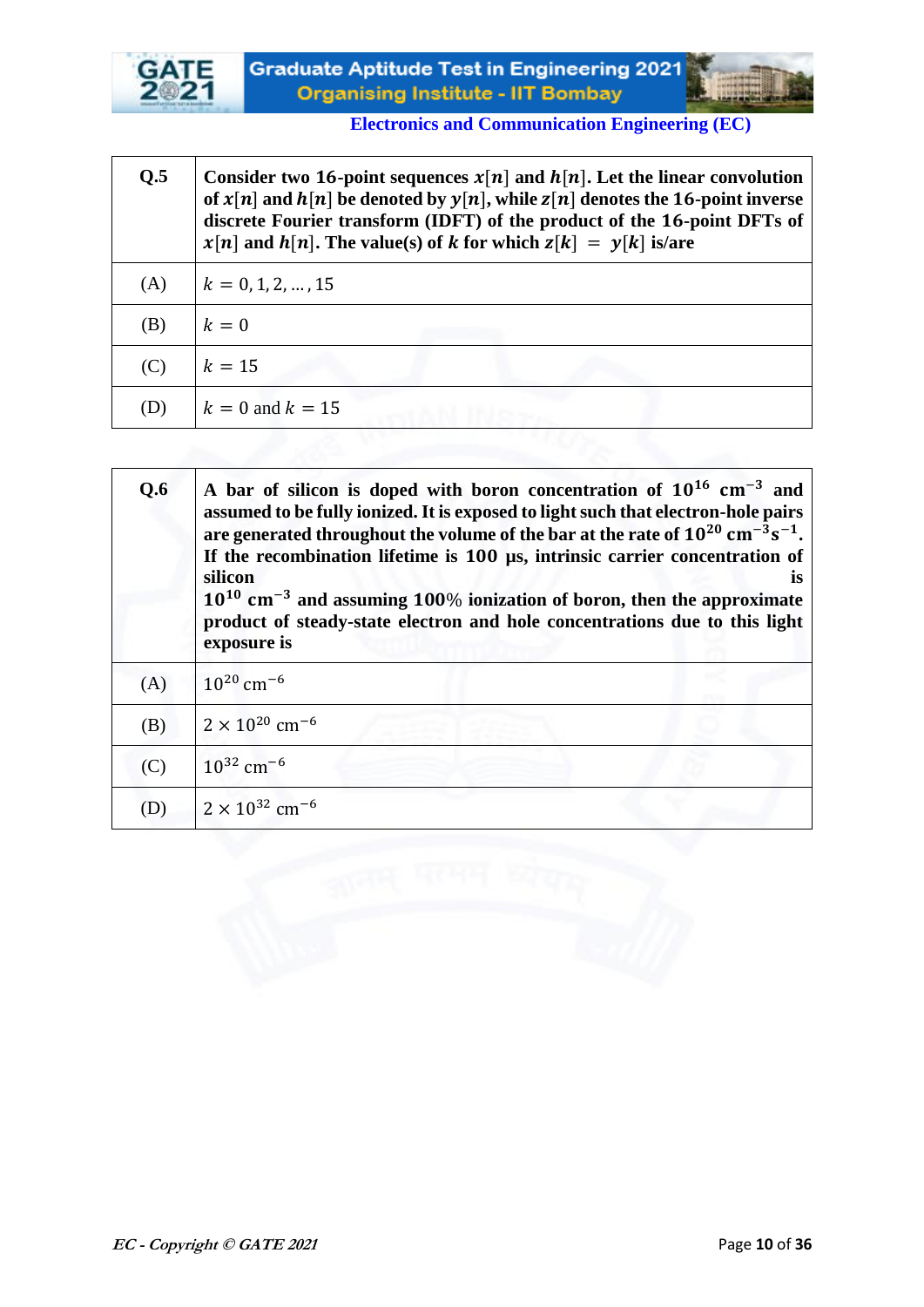

**Q.7** The energy band diagram of a p-type semiconductor bar of length L under equilibrium condition  $(i.e.,$  the Fermi energy level  $E_F$  is constant) is shown in the figure. The valance band  $E_V$  is sloped since doping is non-uniform along **the bar. The difference between the energy levels of the valence band at the two edges of the bar is** ∆**.**  p-type  $E_{\rm F}$  $E_{V}$ Δ  $z = 0$   $z = L$ **If the charge of an electron is q, then the magnitude of the electric field developed inside this semiconductor bar is**   $(A)$   $\Delta$ qL (B)  $2\Delta$  $\overline{a}$  $(C)$   $\Delta$ 2qL (D)  $\vert 3\Delta \vert$  $2qL$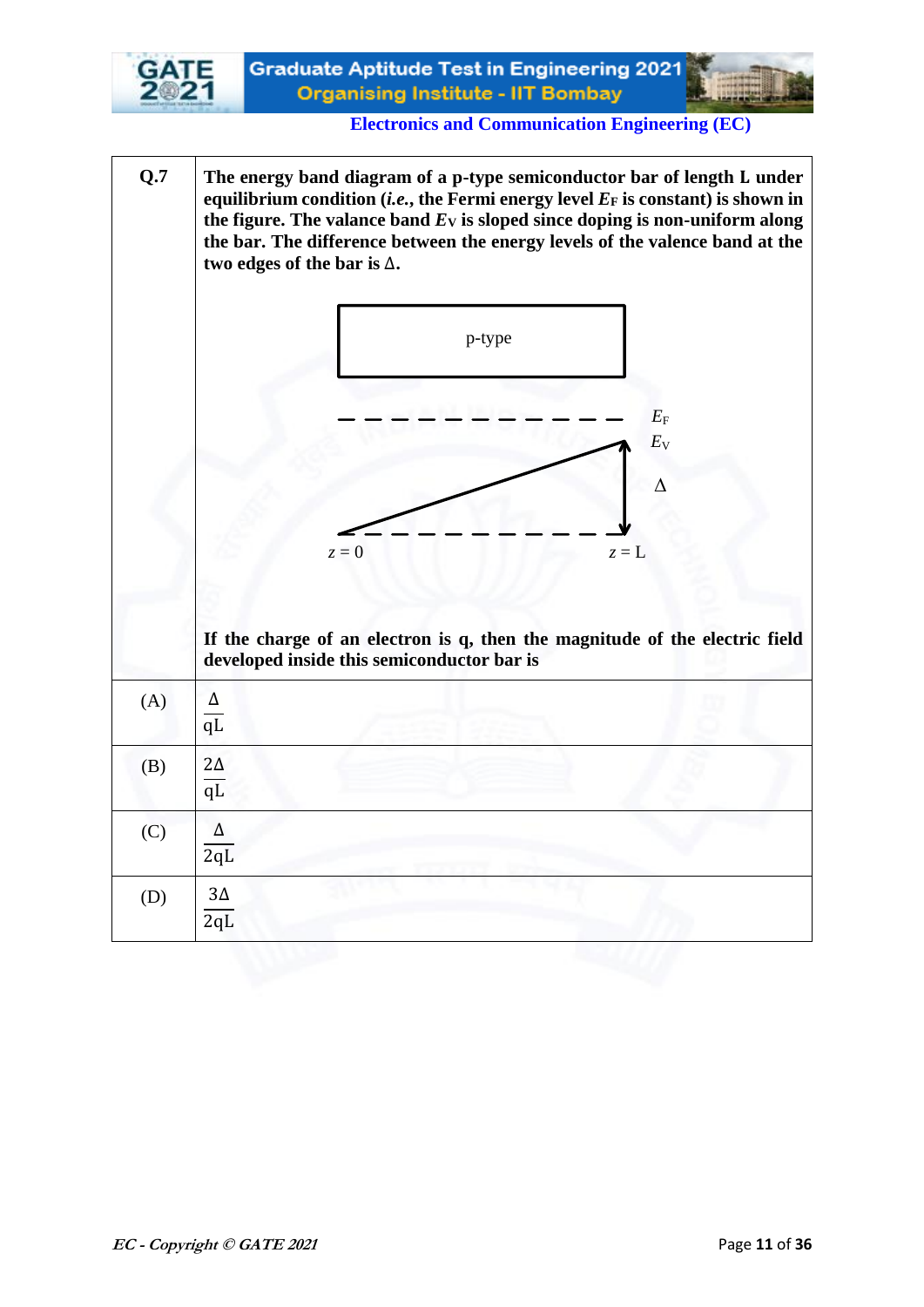

**Q.8 In the circuit shown in the figure, the transistors**  $M_1$  **and**  $M_2$  **are operating in saturation. The channel length modulation coefficients of both the transistors are non-zero. The transconductance of the MOSFETs** *M***<sup>1</sup> and** *M***<sup>2</sup>** are  $g_{m1}$  and  $g_{m2}$ , respectively, and the internal resistance of the MOSFETs  $M_1$  and  $M_2$  are  $r_{01}$  and  $r_{02}$ , respectively.  $M_2$ *M*<sup>1</sup> *Vout*  $V_{\text{DD}}$ **Ignoring the body effect, the ac small signal voltage gain**  $(\partial V_{out}/\partial V_{in})$  **of the circuit is** (A)  $-g_{m2}(r_{01}||r_{02})$ (B)  $-g_{m2}$ 1  $g_{m1}$  $||r_{02}||$ (C)  $-g_{m1}$ 1  $g_{m2}$  $||r_{01}||r_{02}$ (D)  $-g_{m2}$ 1  $g_{m1}$  $||r_{01}||r_{02}||$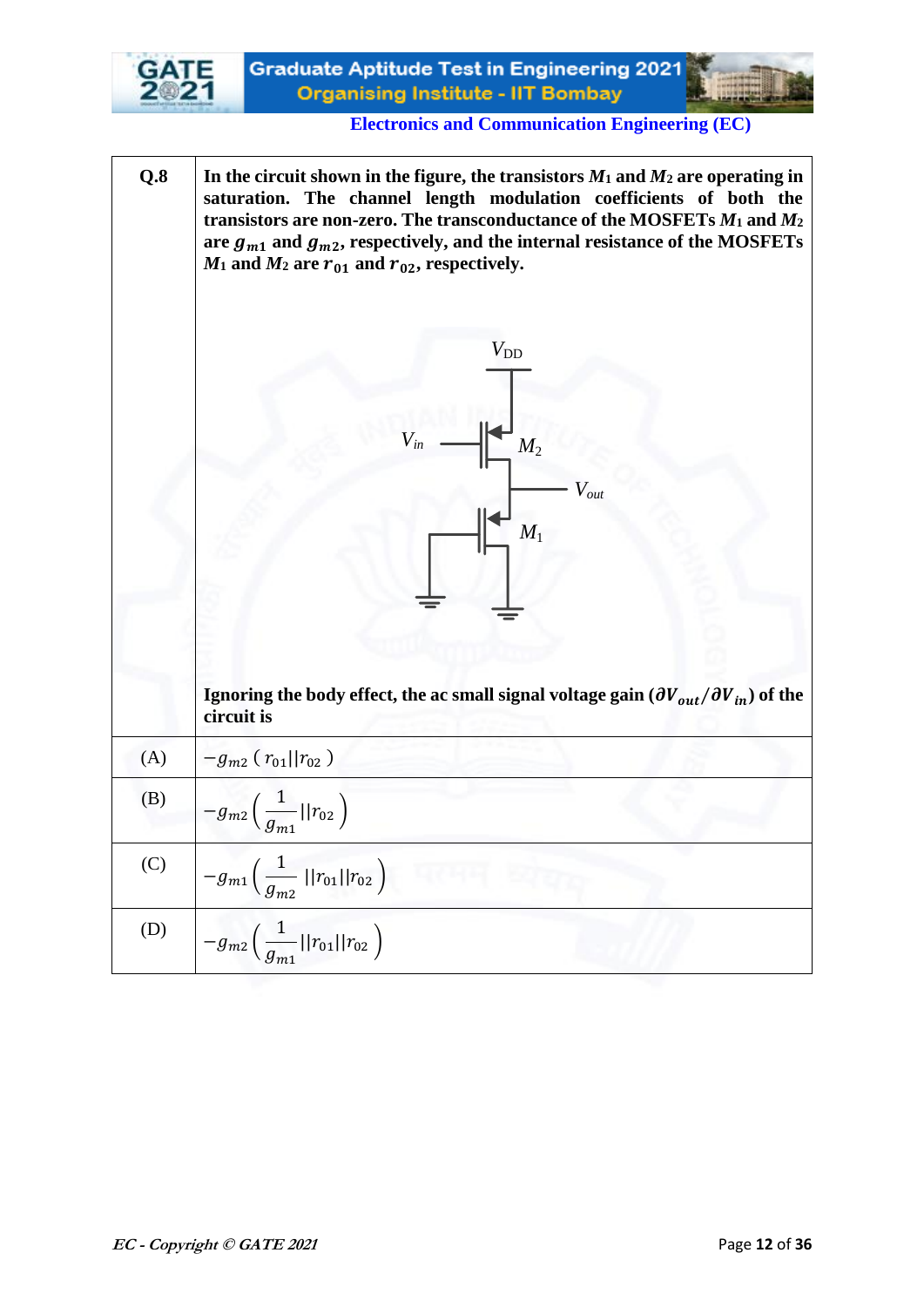

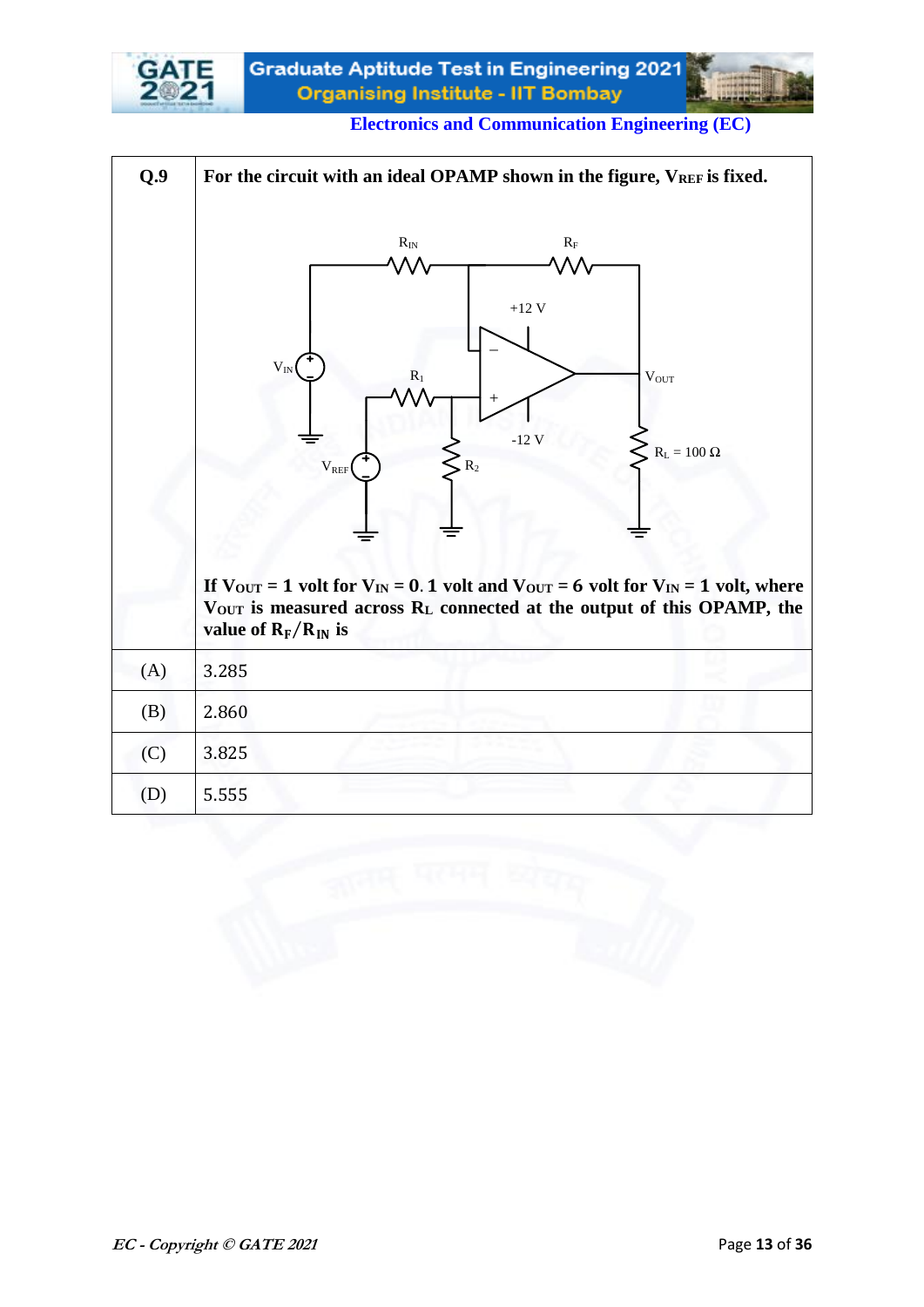

| Q.10 | Consider the circuit with an ideal OPAMP shown in the figure.                                                                                                                                                                        |
|------|--------------------------------------------------------------------------------------------------------------------------------------------------------------------------------------------------------------------------------------|
|      | R<br>$R_{\rm F}$<br>$+$ $V_{CC}$<br>$\mathbb{R}$<br>$V_{IN}$<br>$\rm V_{OUT}$<br>$\rm V_{REF}$<br>$-V_{CC}$<br>Assuming $ V_{IN}  \ll  V_{CC} $ and $ V_{REF}  \ll  V_{CC} $ , the condition at which $V_{OUT}$<br>equals to zero is |
| (A)  | $V_{IN} = V_{REF}$                                                                                                                                                                                                                   |
| (B)  | $V_{IN} = 0.5 V_{REF}$                                                                                                                                                                                                               |
| (C)  | $V_{IN}$ = 2 $V_{REF}$                                                                                                                                                                                                               |
| (D)  | $V_{IN} = 2 + V_{REF}$                                                                                                                                                                                                               |

| Q.11 | If $(1235)_x = (3033)_y$ , where x and y indicate the bases of the<br>corresponding numbers, then |
|------|---------------------------------------------------------------------------------------------------|
| (A)  | $x = 7$ and $y = 5$                                                                               |
| (B)  | $x = 8$ and $y = 6$                                                                               |
| (C)  | $x = 6$ and $y = 4$                                                                               |
| (D)  | $x = 9$ and $y = 7$                                                                               |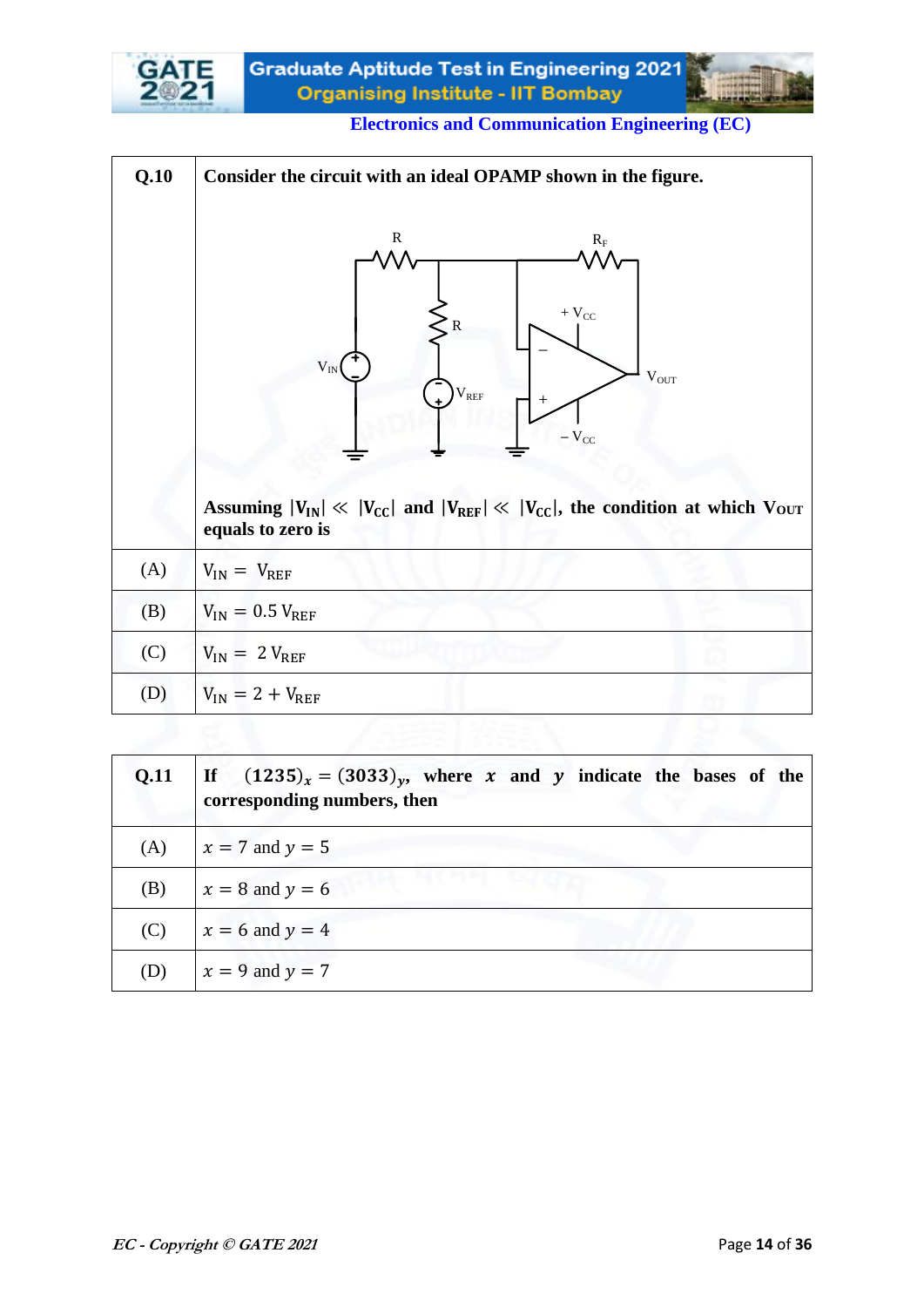

| Q.12           | Addressing of a $32K \times 16$ memory is realized using a single decoder. The<br>minimum number of AND gates required for the decoder is |
|----------------|-------------------------------------------------------------------------------------------------------------------------------------------|
| (A)            | 2 <sup>8</sup>                                                                                                                            |
| (B)            | $2^{32}$                                                                                                                                  |
| $(\mathbf{C})$ | $2^{15}$                                                                                                                                  |
| I)             | $2^{19}$                                                                                                                                  |

| Q.13 | The block diagram of a feedback control system is shown in the figure.<br>${\cal G}_2$<br>X(s)<br>Y(s)<br>${\cal G}_{\!\scriptscriptstyle 1}$<br>$\boldsymbol{H}$<br>The transfer function $\frac{Y(s)}{X(s)}$ of the system is |  |
|------|---------------------------------------------------------------------------------------------------------------------------------------------------------------------------------------------------------------------------------|--|
| (A)  | $G_1 + G_2 + G_1 G_2 H$<br>$1 + G_1H$                                                                                                                                                                                           |  |
| (B)  | $G_1 + G_2$<br>$1 + G_1H + G_2H$                                                                                                                                                                                                |  |
| (C)  | $\frac{G_1+G_2}{1+G_1H}$                                                                                                                                                                                                        |  |
| (D)  | $\frac{G_1+\;G_2+\;G_1G_2H}{1+G_1H\;+\;G_2H}$                                                                                                                                                                                   |  |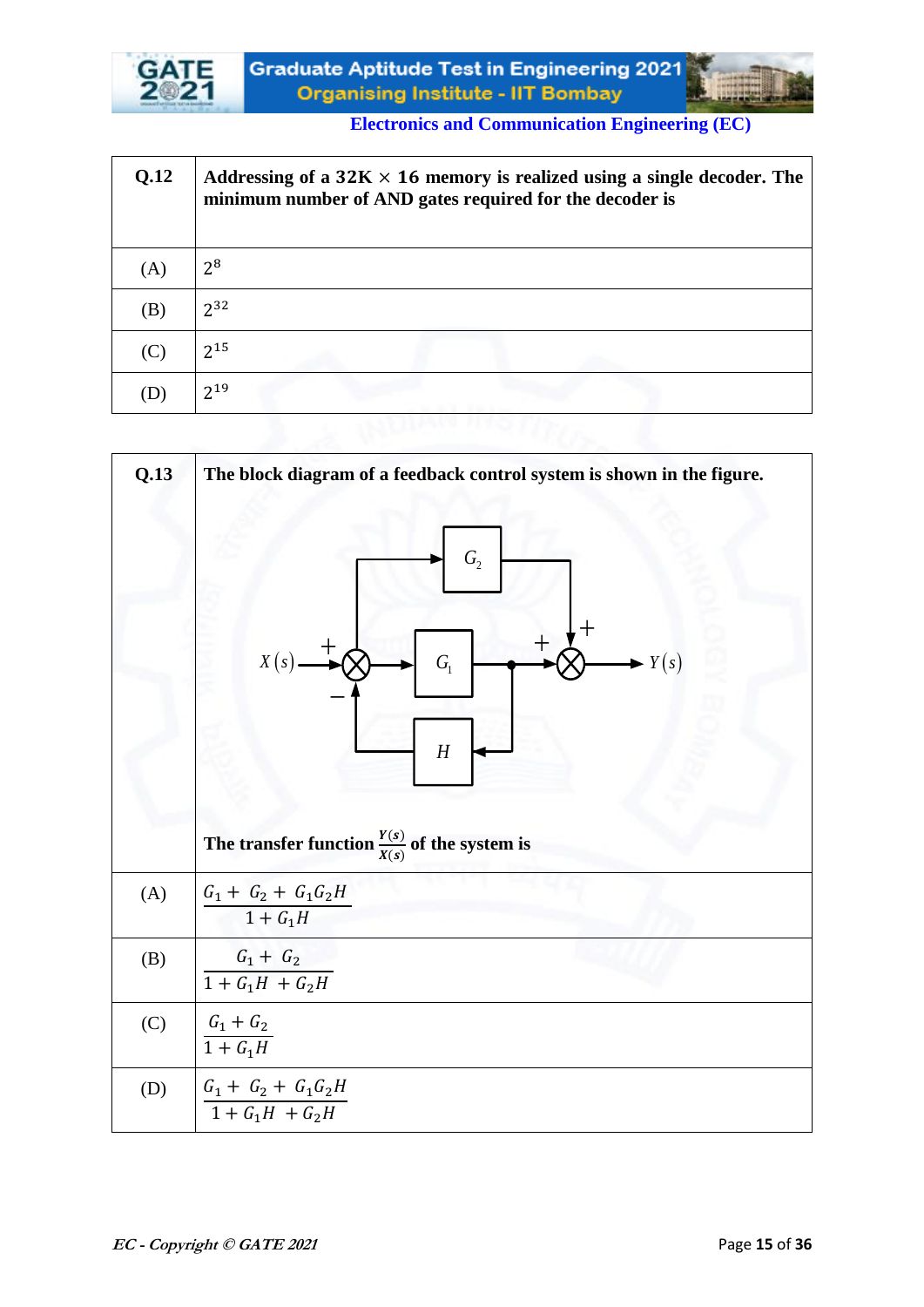

**Electronics and Communication Engineering (EC)**

| Q.14 | The complete Nyquist plot of the open-loop transfer function $G(s)H(s)$ of a<br>feedback control system is shown in the figure.                               |  |  |
|------|---------------------------------------------------------------------------------------------------------------------------------------------------------------|--|--|
|      | $j \text{Im } GH$                                                                                                                                             |  |  |
|      | $G(s)H(s)$ -plane                                                                                                                                             |  |  |
|      | $Re$ $GH$<br>$\mathcal{O}$                                                                                                                                    |  |  |
|      | $(-1, j0)$                                                                                                                                                    |  |  |
|      | If $G(s)H(s)$ has one zero in the right-half of the s-plane, the number of poles<br>that the closed-loop system will have in the right-half of the s-plane is |  |  |
| (A)  | $\boldsymbol{0}$                                                                                                                                              |  |  |
| (B)  | $\mathbf{1}$                                                                                                                                                  |  |  |
| (C)  | $\overline{4}$                                                                                                                                                |  |  |
| (D)  | 3                                                                                                                                                             |  |  |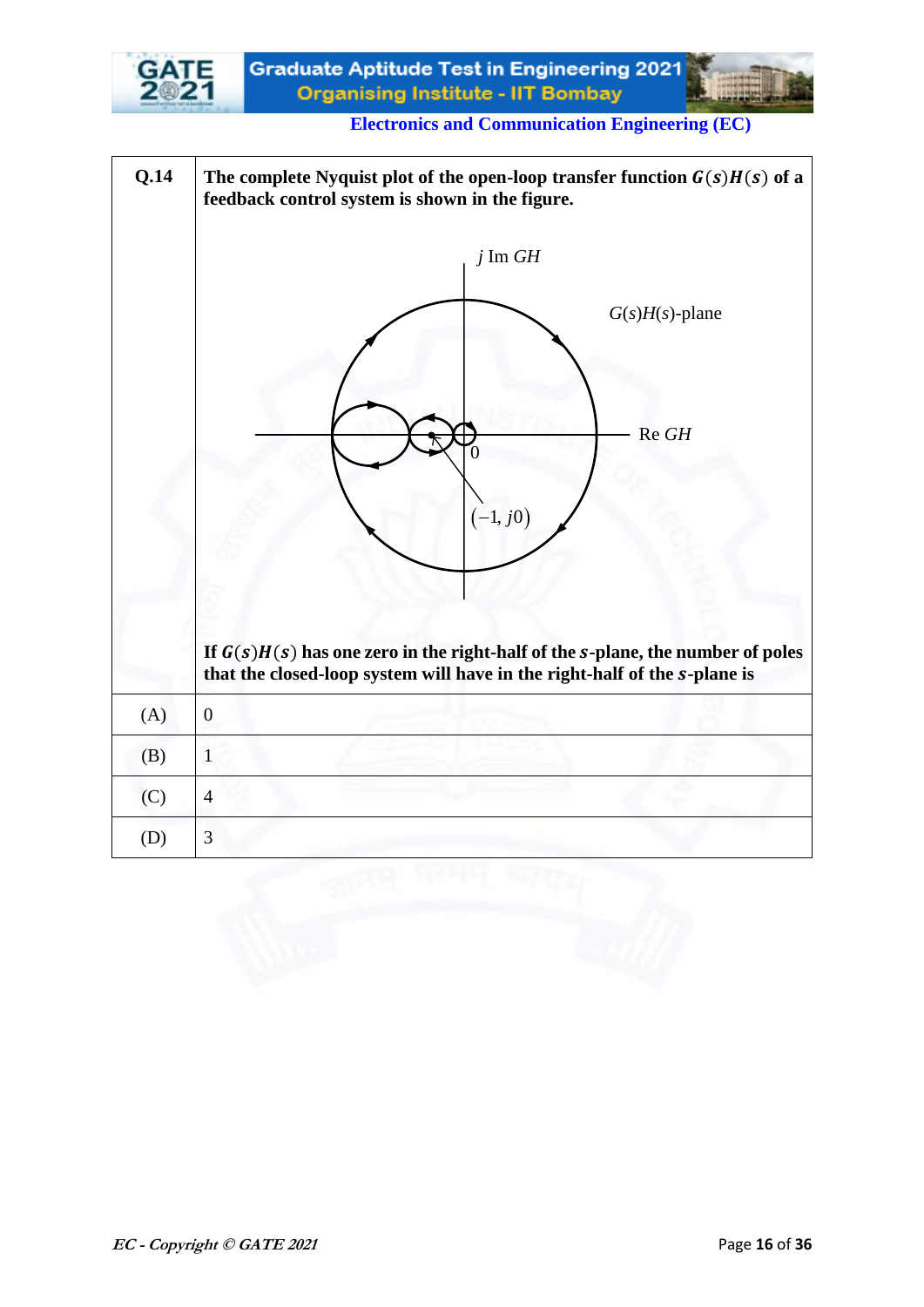

| Q.15 | Consider a rectangular coordinate system $(x, y, z)$ with unit vectors $a_x$ , $a_y$ ,<br>and $a_z$ . A plane wave traveling in the region $z \ge 0$ with electric field vector<br>$E = 10 \cos(2 \times 10^8 t + \beta z)a_y$ is incident normally on the plane at $z = 0$ ,<br>where $\beta$ is the phase constant. The region $z \ge 0$ is in free space and the<br>region $z < 0$ is filled with a lossless medium (permittivity $\varepsilon = \varepsilon_0$ ,<br>permeability $\mu = 4\mu_0$ , where $\varepsilon_0 = 8.85 \times 10^{-12}$ F/m and $\mu_0 = 4\pi \times$<br>$10^{-7}$ H/m). The value of the reflection coefficient is |
|------|------------------------------------------------------------------------------------------------------------------------------------------------------------------------------------------------------------------------------------------------------------------------------------------------------------------------------------------------------------------------------------------------------------------------------------------------------------------------------------------------------------------------------------------------------------------------------------------------------------------------------------------------|
| (A)  | $\overline{3}$                                                                                                                                                                                                                                                                                                                                                                                                                                                                                                                                                                                                                                 |
| (B)  | $\frac{3}{5}$                                                                                                                                                                                                                                                                                                                                                                                                                                                                                                                                                                                                                                  |
| (C)  | $\overline{5}$                                                                                                                                                                                                                                                                                                                                                                                                                                                                                                                                                                                                                                 |
| (D)  |                                                                                                                                                                                                                                                                                                                                                                                                                                                                                                                                                                                                                                                |

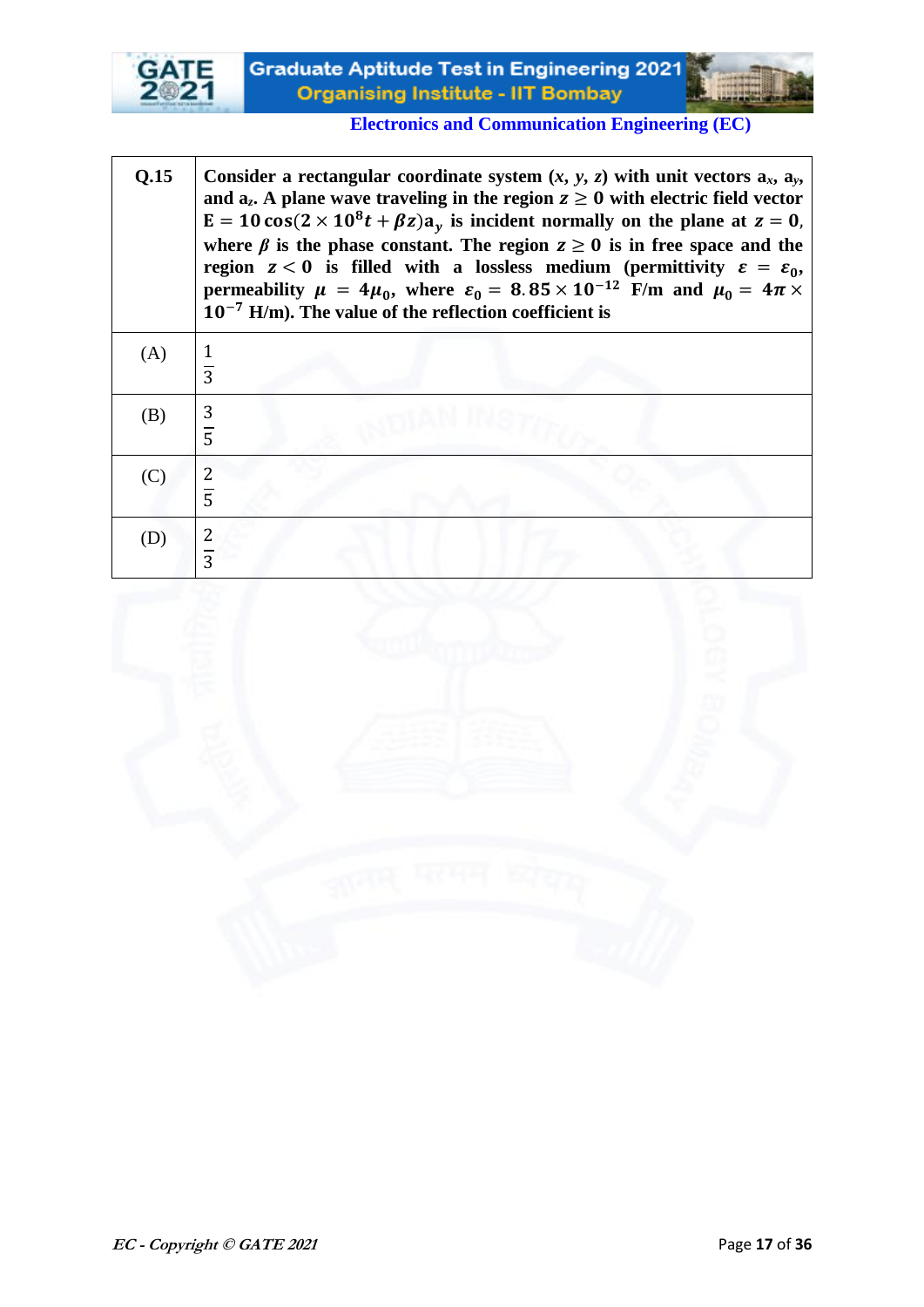

**Q.16 – Q.25 Numerical Answer Type (NAT), carry ONE mark each (no negative marks).**

| If the vectors $(1.0, -1.0, 2.0), (7.0, 3.0, x)$ and $(2.0, 3.0, 1.0)$ in $\mathbb{R}^3$ |
|------------------------------------------------------------------------------------------|
| are linearly dependent, the value of x is                                                |

| 0.17 | Consider the vector field $F = a_x(4y - c_1z) + a_y(4x + 2z) + a_z(2y + z)$ in                   |
|------|--------------------------------------------------------------------------------------------------|
|      | a rectangular coordinate system $(x, y, z)$ with unit vectors $a_x$ , $a_y$ , and $a_z$ . If the |
|      | field F is irrotational (conservative), then the constant $c_1$ (in integer) is                  |
|      |                                                                                                  |

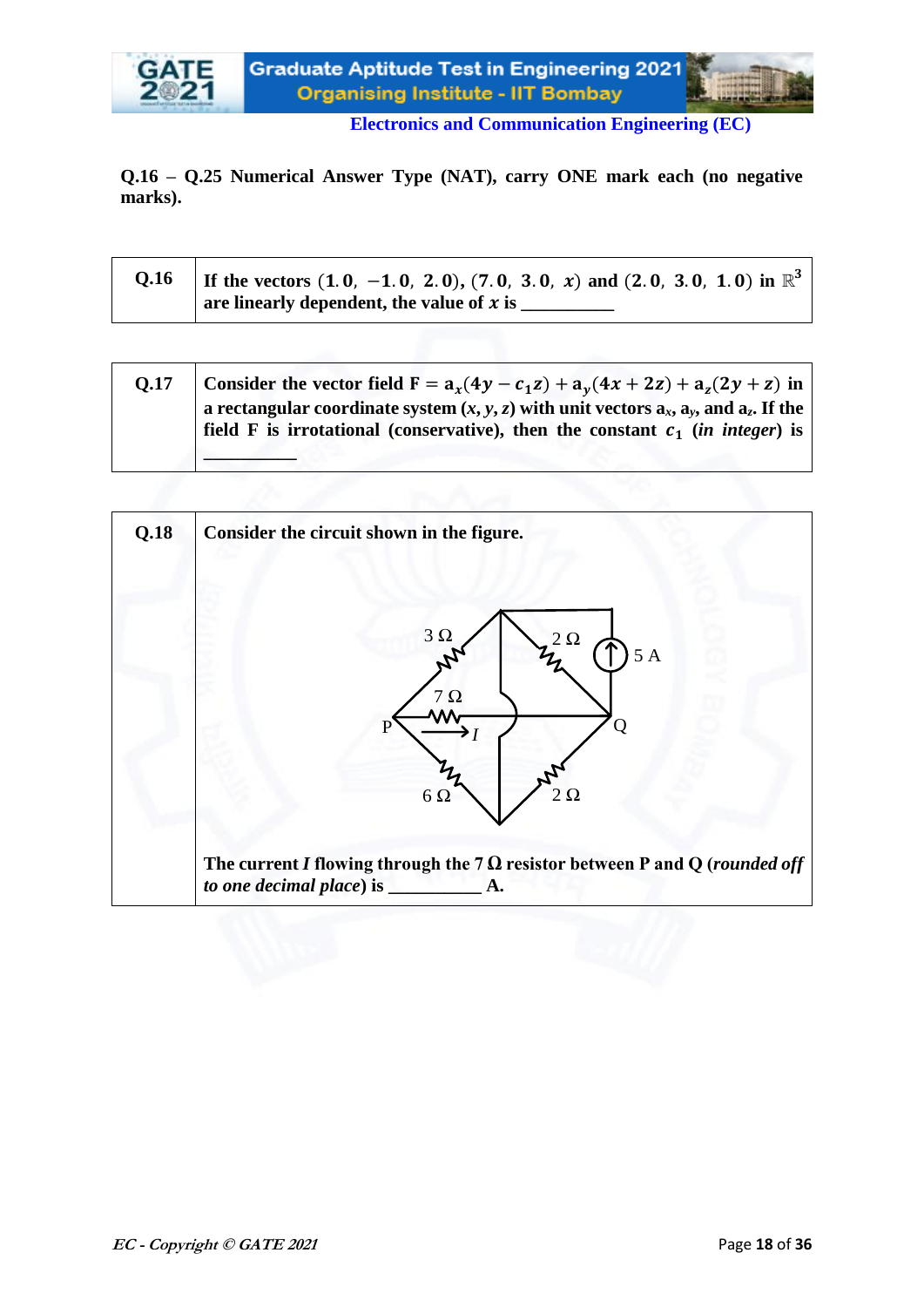



| O.20 | An 8-bit unipolar (all analog output values are positive) digital-to-analog<br>converter (DAC) has a full-scale voltage range from $0 \text{ V}$ to 7.68 V. If the<br>digital input code is 10010110 (the leftmost bit is MSB), then the analog<br>output voltage of the DAC (rounded off to one decimal place) is |
|------|--------------------------------------------------------------------------------------------------------------------------------------------------------------------------------------------------------------------------------------------------------------------------------------------------------------------|
|      | V.                                                                                                                                                                                                                                                                                                                 |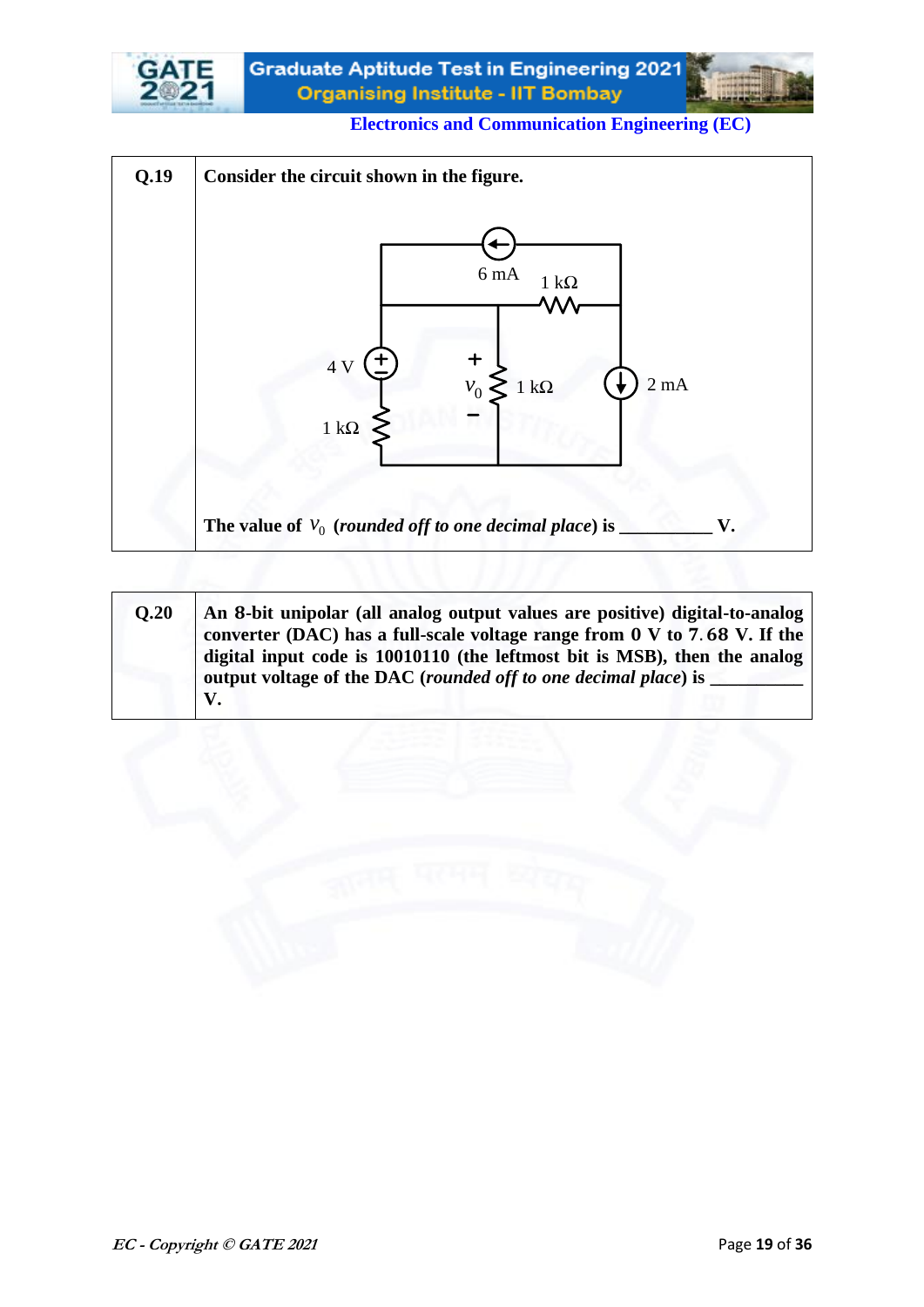



| O.22 | Consider a carrier signal which is amplitude modulated by a single-tone          |
|------|----------------------------------------------------------------------------------|
|      | sinusoidal message signal with a modulation index of $50\%$ . If the carrier and |
|      | one of the sidebands are suppressed in the modulated signal, the percentage      |
|      | of power saved (rounded off to one decimal place) is                             |

| Q.23 | A speech signal, band limited to 4 kHz, is sampled at 1.25 times the Nyquist  |
|------|-------------------------------------------------------------------------------|
|      | rate. The speech samples, assumed to be statistically independent and         |
|      | uniformly distributed in the range $-5$ V to $+5$ V, are subsequently         |
|      | quantized in an 8-bit uniform quantizer and then transmitted over a voice-    |
|      | grade AWGN telephone channel. If the ratio of transmitted signal power to     |
|      | channel noise power is 26 dB, the minimum channel bandwidth required to       |
|      | ensure reliable transmission of the signal with arbitrarily small probability |
|      | of transmission error (rounded off to two decimal places) is ______<br>kHz.   |
|      |                                                                               |

| 0.24 | A 4 kHz sinusoidal message signal having amplitude 4 V is fed to a delta  |
|------|---------------------------------------------------------------------------|
|      | modulator (DM) operating at a sampling rate of 32 kHz. The minimum step   |
|      | size required to avoid slope overload noise in the DM (rounded off to two |
|      | $\theta$ decimal places) is $\frac{1}{\pi}$                               |

| 0.25 | The refractive indices of the core and cladding of an optical fiber are 1.50 |
|------|------------------------------------------------------------------------------|
|      | and 1.48, respectively. The critical propagation angle, which is defined as  |
|      | the maximum angle that the light beam makes with the axis of the optical     |
|      | fiber to achieve the total internal reflection, (rounded off to two decimal  |
|      | <i>places</i> ) is ____________ degree.                                      |
|      |                                                                              |

┱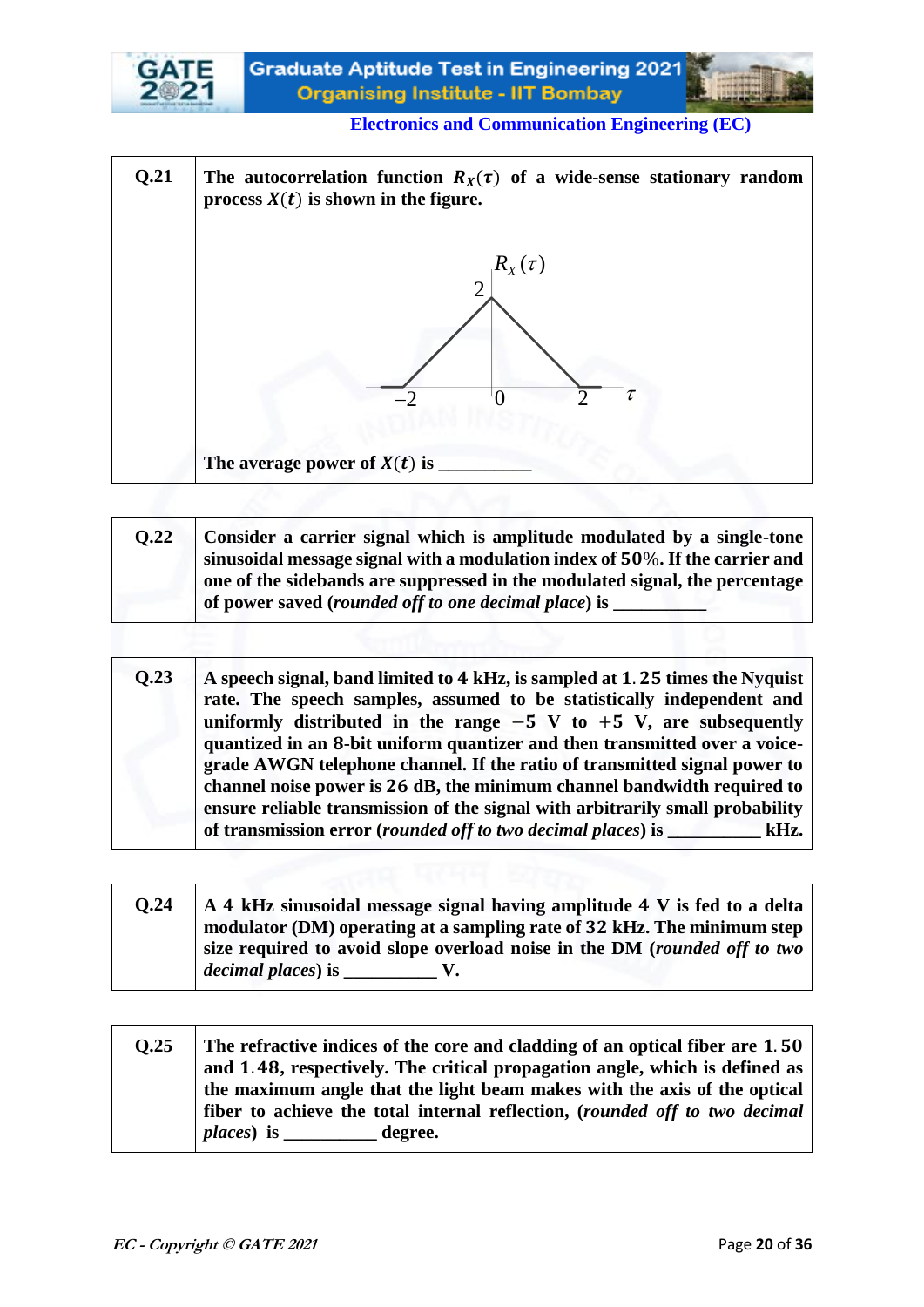

**Q. 26 – Q. 35 Multiple Choice Question (MCQ), carry TWO marks each (for each wrong answer: – 2/3).**

| Q.26 | <b>Consider the integral</b>                                                                              |
|------|-----------------------------------------------------------------------------------------------------------|
|      | $\oint_C \frac{\sin(x)}{x^2(x^2+4)} dx$                                                                   |
|      | where C is a counter-clockwise oriented circle defined as $ x - i  = 2$ . The<br>value of the integral is |
| (A)  | $-\frac{\pi}{8}\sin(2i)$                                                                                  |
| (B)  | $\frac{\pi}{8}$ sin(2 <i>i</i> )                                                                          |
| (C)  | $-\frac{\pi}{4}\sin(2i)$                                                                                  |
| (D)  | $\frac{\pi}{4}$ sin(2 <i>i</i> )                                                                          |
|      |                                                                                                           |

| Q.27 | A box contains the following three coins.                                                                                                                                                                                                     |
|------|-----------------------------------------------------------------------------------------------------------------------------------------------------------------------------------------------------------------------------------------------|
|      | A fair coin with head on one face and tail on the other face.<br>Ι.<br>II.<br>A coin with heads on both the faces.<br>Ш.<br>A coin with tails on both the faces.                                                                              |
|      | A coin is picked randomly from the box and tossed. Out of the two remaining<br>coins in the box, one coin is then picked randomly and tossed. If the first toss<br>results in a head, the probability of getting a head in the second toss is |
| (A)  | 2<br>$\overline{5}$                                                                                                                                                                                                                           |
| (B)  | $\overline{3}$                                                                                                                                                                                                                                |
| (C)  | 1<br>$\overline{2}$                                                                                                                                                                                                                           |
| (D)  | 2<br>$\overline{3}$                                                                                                                                                                                                                           |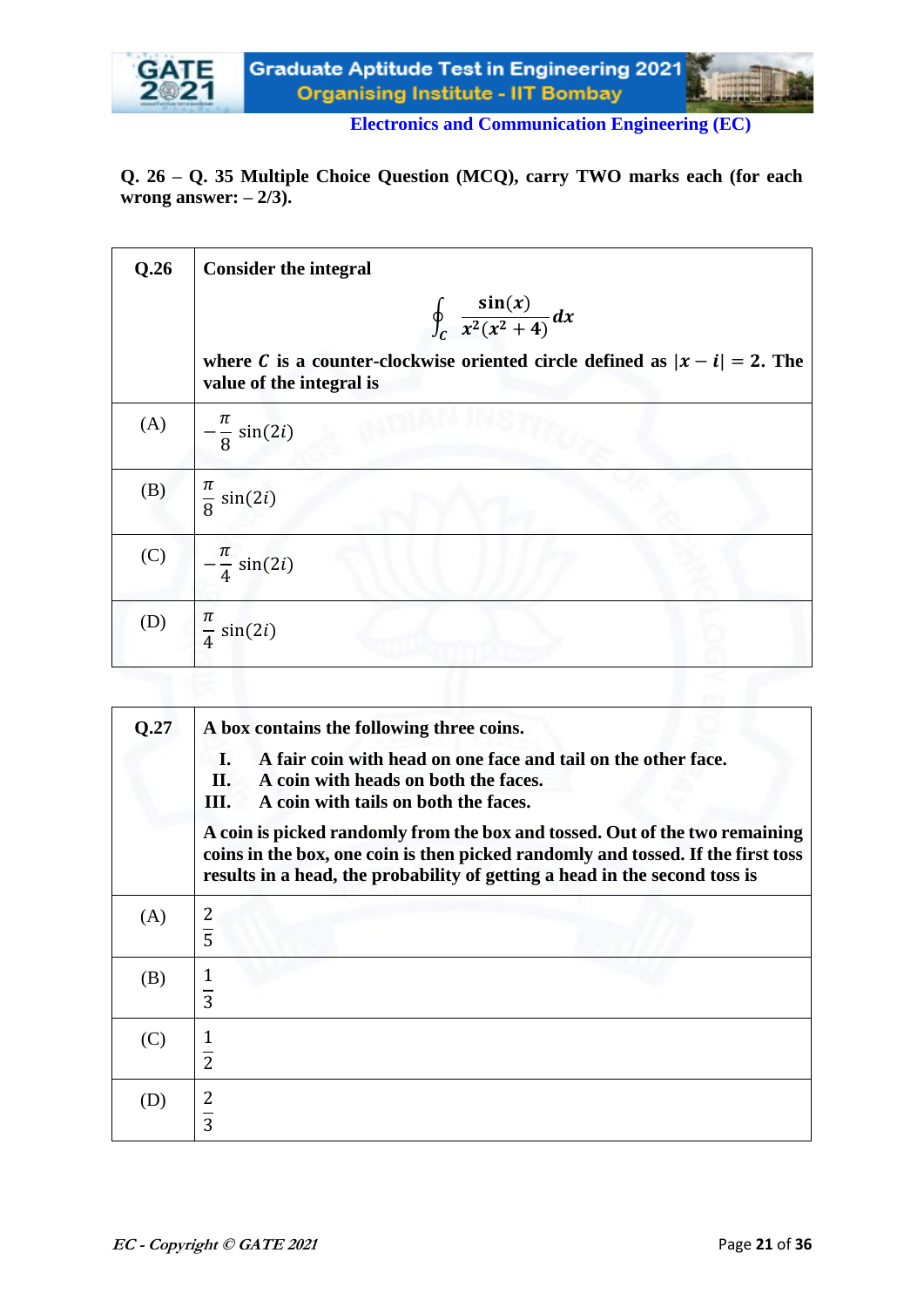

**Electronics and Communication Engineering (EC)**

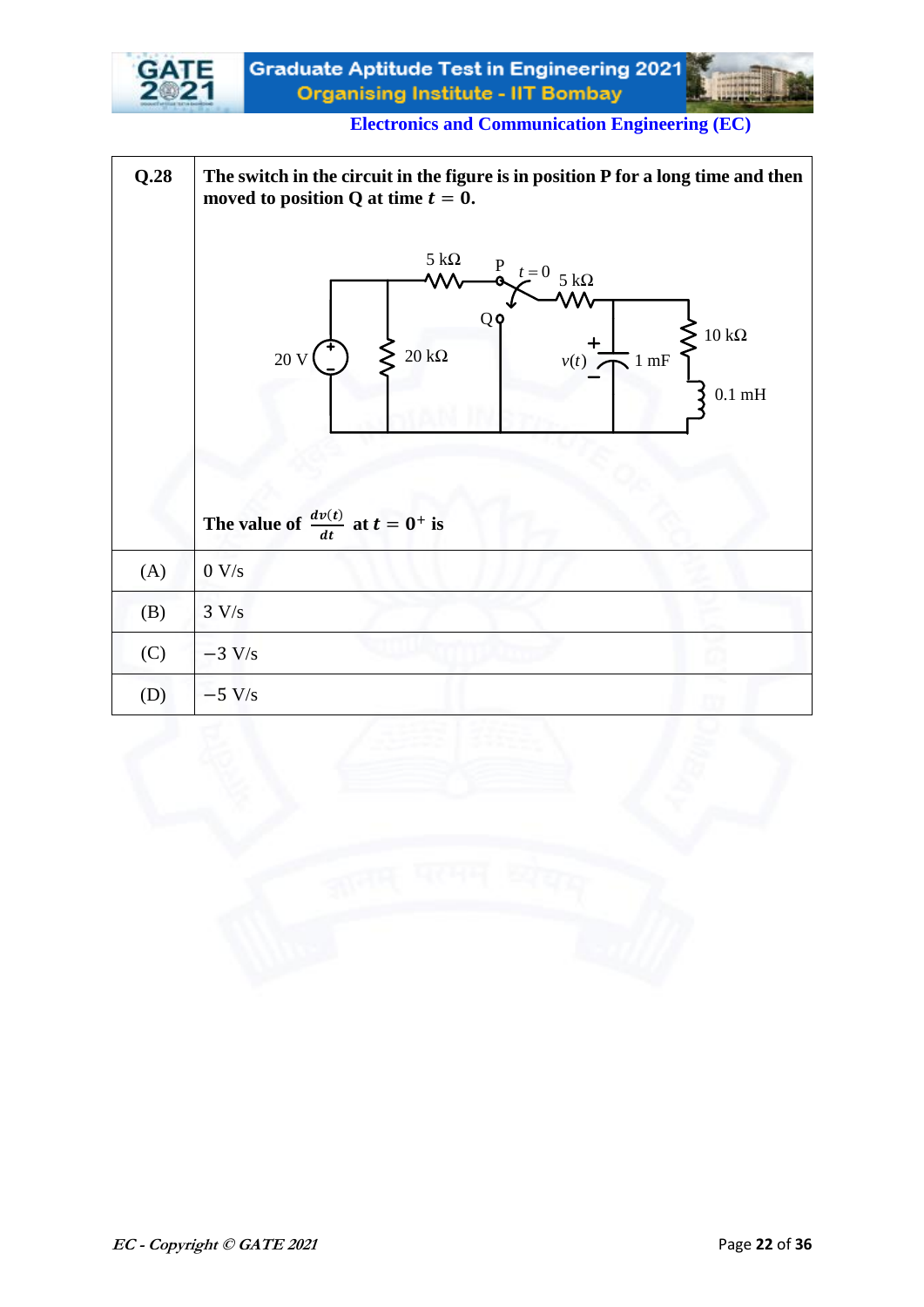

| Q.29 | Consider the two-port network shown in the figure.                                                       |
|------|----------------------------------------------------------------------------------------------------------|
|      | $1 \Omega$<br>$V_1$ 1 $\Omega$<br>V <sub>2</sub><br>$3V_2$<br>The admittance parameters, in siemens, are |
| (A)  | $y_{11} = 2$ , $y_{12} = -4$ , $y_{21} = -4$ , $y_{22} = 2$                                              |
| (B)  | $y_{11} = 1$ , $y_{12} = -2$ , $y_{21} = -1$ , $y_{22} = 3$                                              |
| (C)  | $y_{11} = 2$ , $y_{12} = -4$ , $y_{21} = -1$ , $y_{22} = 2$                                              |
| (D)  | $y_{11} = 2$ , $y_{12} = -4$ , $y_{21} = -4$ , $y_{22} = 3$                                              |
|      |                                                                                                          |

| Q.30 | For an n-channel silicon MOSFET with 10 nm gate oxide thickness, the<br>substrate sensitivity $(\partial V_T / \partial  V_{BS} )$ is found to be 50 mV/V at a substrate<br>voltage<br>$ V_{BS}  = 2 V$ , where $V_T$ is the threshold voltage of the MOSFET. Assume<br>that, $ V_{BS}  \gg 2\Phi_B$ , where $q\Phi_B$ is the separation between the Fermi energy<br>level $E_F$ and the intrinsic level $E_i$ in the bulk. Parameters given are<br>Electron charge (q) = $1.6 \times 10^{-19}$ C<br>Vacuum permittivity ( $\varepsilon_0$ ) = 8.85 × 10 <sup>-12</sup> F/m<br>Relative permittivity of silicon $(\varepsilon_{si}) = 12$<br>Relative permittivity of oxide $(\varepsilon_{ox}) = 4$<br>The doping concentration of the substrate is |
|------|------------------------------------------------------------------------------------------------------------------------------------------------------------------------------------------------------------------------------------------------------------------------------------------------------------------------------------------------------------------------------------------------------------------------------------------------------------------------------------------------------------------------------------------------------------------------------------------------------------------------------------------------------------------------------------------------------------------------------------------------------|
| (A)  | $7.37 \times 10^{15}$ cm <sup>-3</sup>                                                                                                                                                                                                                                                                                                                                                                                                                                                                                                                                                                                                                                                                                                               |
| (B)  | 4.37 $\times$ 10 <sup>15</sup> cm <sup>-3</sup>                                                                                                                                                                                                                                                                                                                                                                                                                                                                                                                                                                                                                                                                                                      |
| (C)  | $2.37 \times 10^{15}$ cm <sup>-3</sup>                                                                                                                                                                                                                                                                                                                                                                                                                                                                                                                                                                                                                                                                                                               |
| (D)  | $9.37 \times 10^{15}$ cm <sup>-3</sup>                                                                                                                                                                                                                                                                                                                                                                                                                                                                                                                                                                                                                                                                                                               |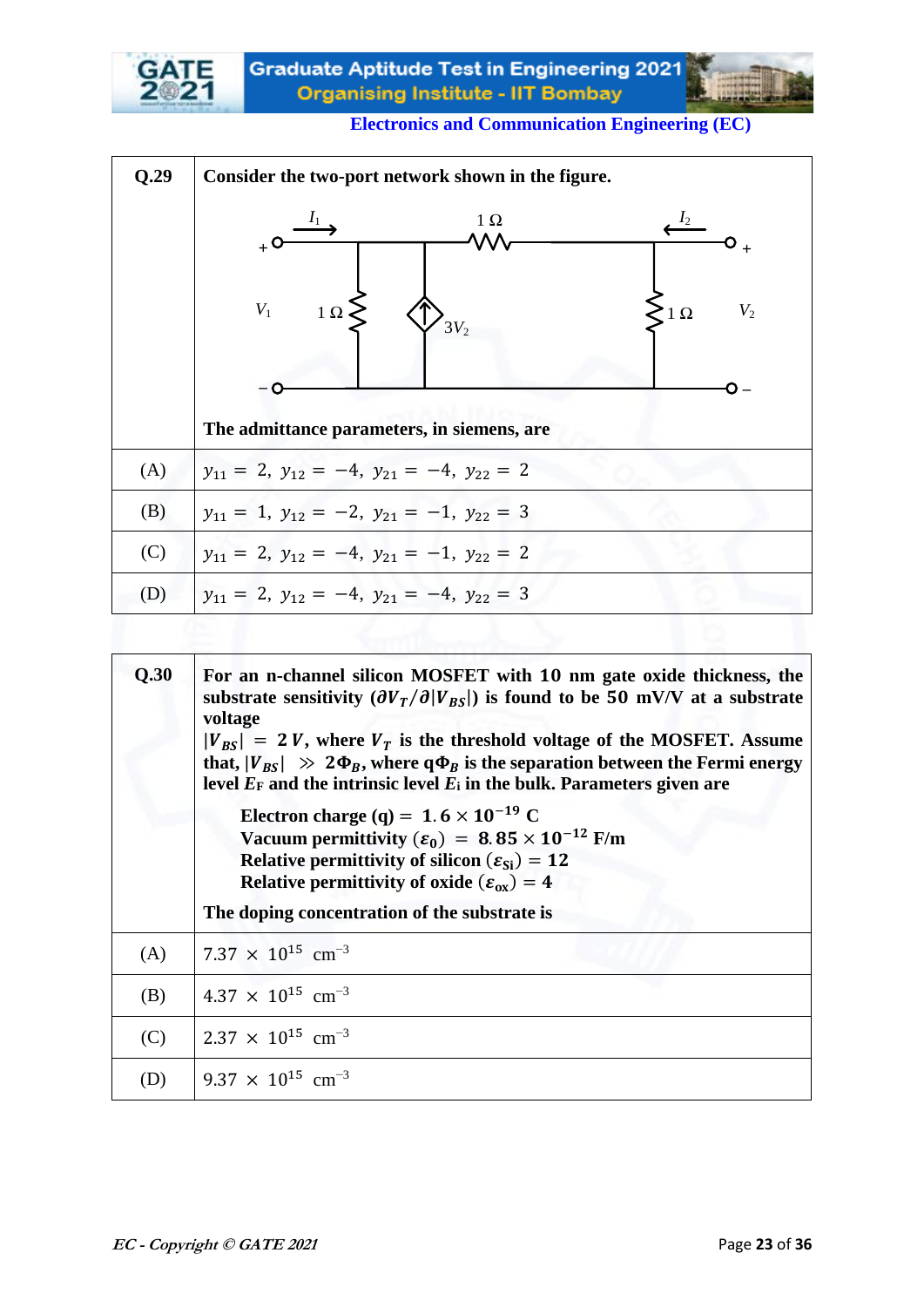

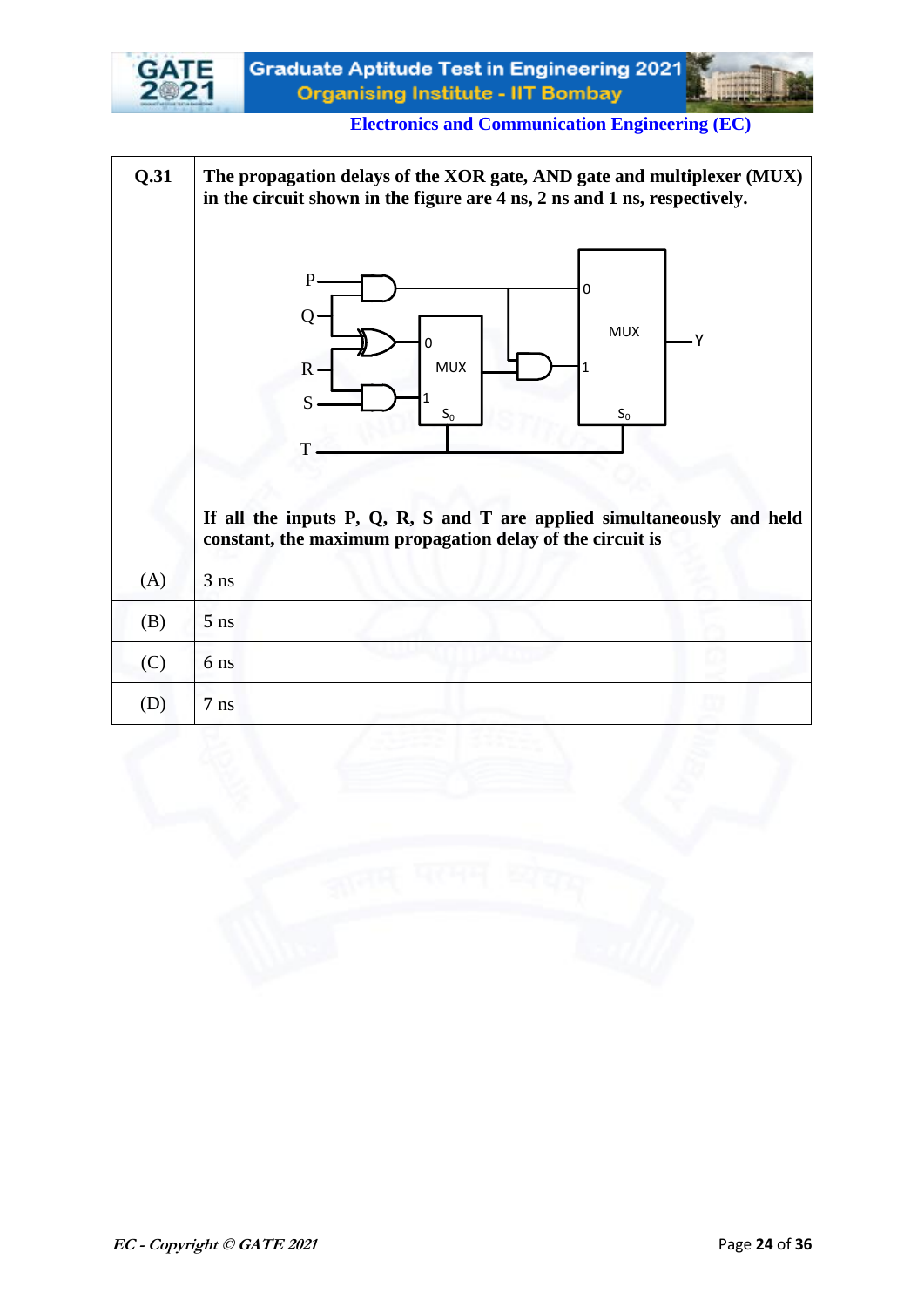

| Q.32 | The content of the registers are $R_1 = 25H$ , $R_2 = 30H$ and $R_3 = 40H$ . The<br>following machine instructions are executed. |
|------|----------------------------------------------------------------------------------------------------------------------------------|
|      | $PUSH{R1}$                                                                                                                       |
|      | $PUSH{R2}$                                                                                                                       |
|      | $PUSH{R_3}$                                                                                                                      |
|      | $POP{R_1}$                                                                                                                       |
|      | $POP{R_2}$                                                                                                                       |
|      | $POP{R_3}$                                                                                                                       |
|      | After execution, the content of registers $R_1$ , $R_2$ , $R_3$ are                                                              |
| (A)  | $R_1 = 40H$ , $R_2 = 30H$ , $R_3 = 25H$                                                                                          |
| (B)  | $R_1 = 25H$ , $R_2 = 30H$ , $R_3 = 40H$                                                                                          |
| (C)  | $R_1 = 30H$ , $R_2 = 40H$ , $R_3 = 25H$                                                                                          |
| (D)  | $R_1 = 40H$ , $R_2 = 25H$ , $R_3 = 30H$                                                                                          |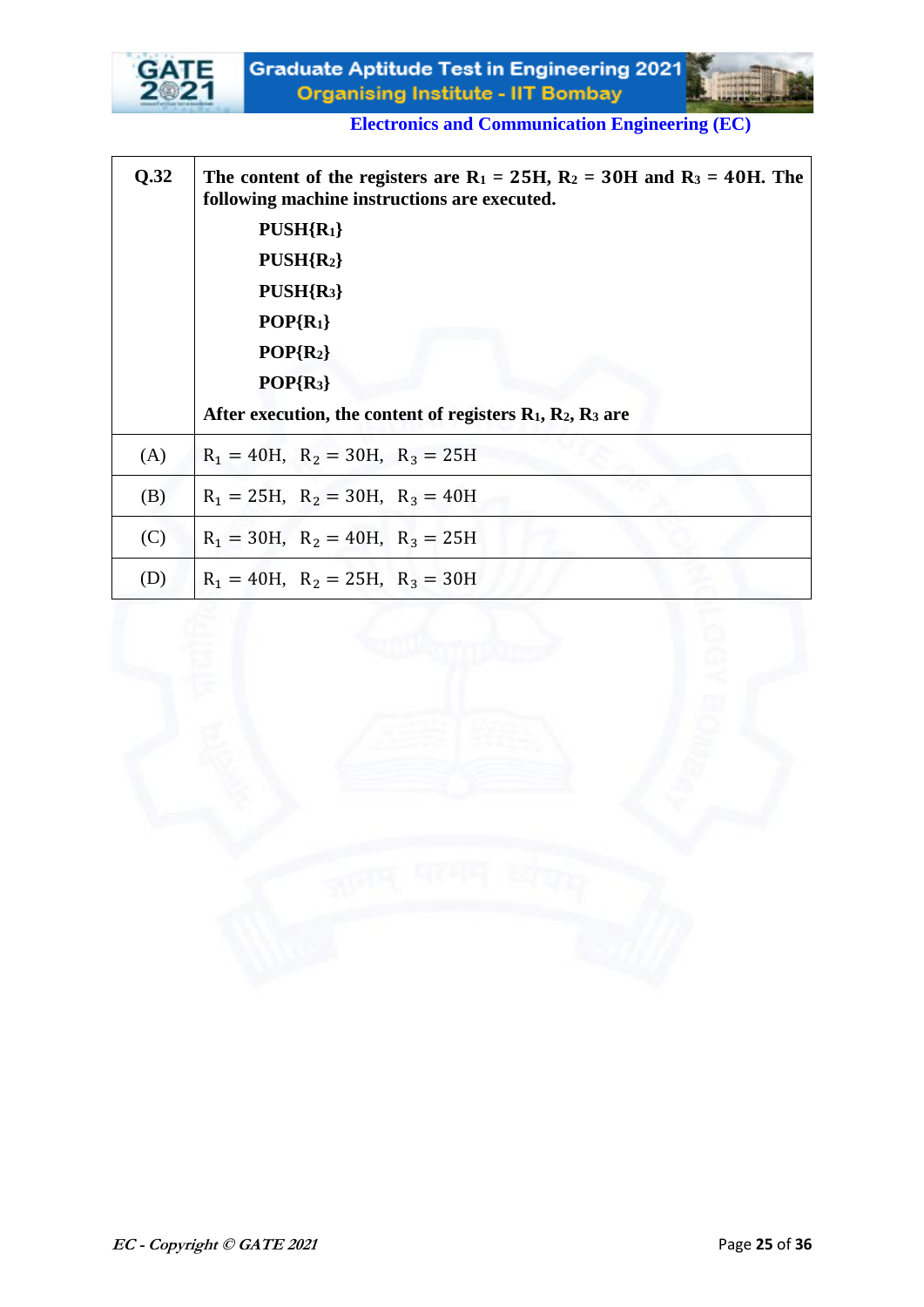

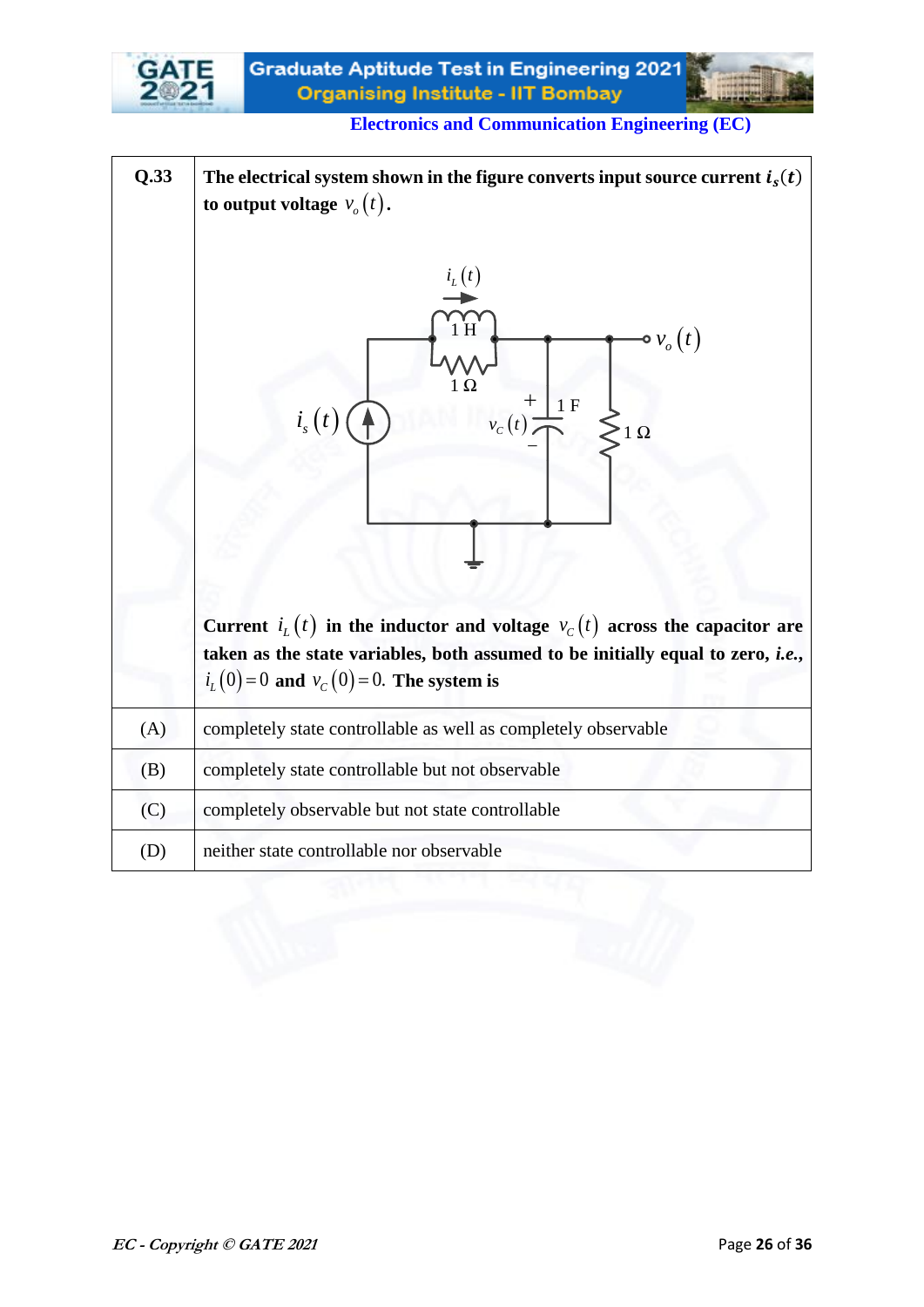



| <b>O.34</b>                | A digital transmission system uses a (7,4) systematic linear Hamming code<br>for transmitting data over a noisy channel. If three of the message-codeword<br>pairs in this code ( $m_i$ ; $c_i$ ), where $c_i$ is the codeword corresponding to the<br>$i$ <sup>th</sup><br>$m_i$ , are known to be $(1100; 0101100)$ ,<br>message<br>$(1110; 00111110)$ and $(0110; 1000110)$ , then which of the<br>following is a valid codeword in this code? |
|----------------------------|---------------------------------------------------------------------------------------------------------------------------------------------------------------------------------------------------------------------------------------------------------------------------------------------------------------------------------------------------------------------------------------------------------------------------------------------------|
| (A)                        | 1101001                                                                                                                                                                                                                                                                                                                                                                                                                                           |
| (B)                        | 1011010                                                                                                                                                                                                                                                                                                                                                                                                                                           |
| (C)                        | 0001011                                                                                                                                                                                                                                                                                                                                                                                                                                           |
| $\left( \mathbf{D}\right)$ | 0110100                                                                                                                                                                                                                                                                                                                                                                                                                                           |

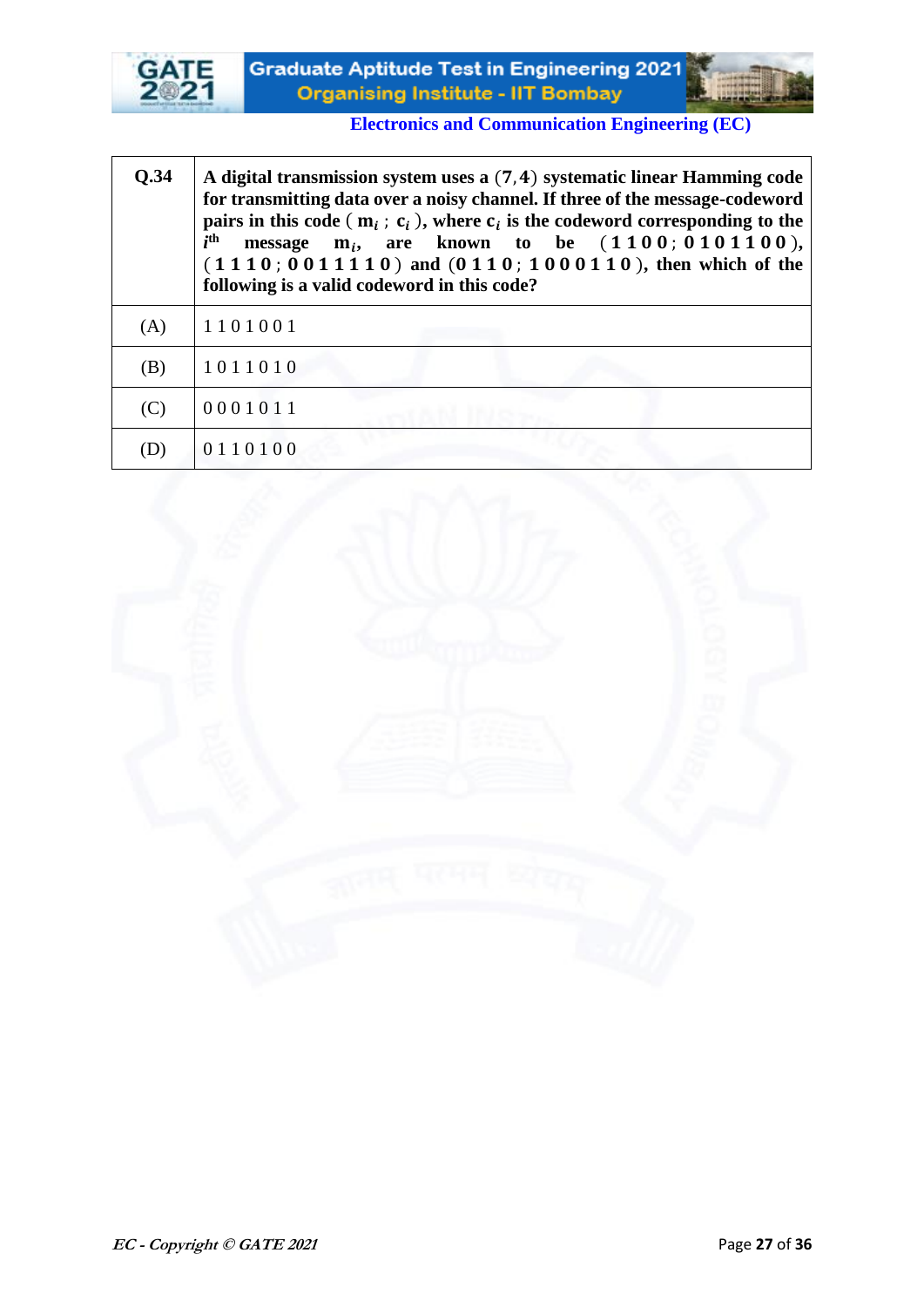

**Q.35 The impedance matching network shown in the figure is to match a lossless**  line having characteristic impedance  $Z_0 = 50 \Omega$  with a load impedance  $Z_L$ . **A** quarter-wave line having a characteristic impedance  $Z_1 = 75 \Omega$  is connected to  $Z_L$ . Two stubs having characteristic impedance of  $75 \Omega$  each **are connected to this quarter-wave line. One is a short-circuited (S.C.) stub**  of length  $0.25\lambda$  connected across PQ and the other one is an open-circuited **(O.C.) stub of length 0. 52 connected across RS.**  $Z_{\rm L}$ *S.C. Stub O.C. Stub* P  $\Omega$ R  $Z_1 = 75 \Omega / 8Z_L$  $1-\frac{5}{2}$ **15 may 10 1-150**  $Z_0 = 50 \Omega$   $0.25 \lambda$ <br>  $Z_1 = 75 \Omega$ <br>  $Z_2 = 75 \Omega$ <br>  $Z_3 = 75 \Omega$ <br>  $Z_4 = 75 \Omega$ <br>  $Z_5 = 75 \Omega$ <br>  $Z_6 = 50 \Omega$ <br>  $Z_7 = 75 \Omega$  $0.25\lambda$  $0.5\lambda$ The impedance matching is achieved when the real part of  $Z_L$  is (A) 112.5 Ω (B)  $\vert$  75.0  $\Omega$ (C) 50.0  $\Omega$ (D)  $33.3 \Omega$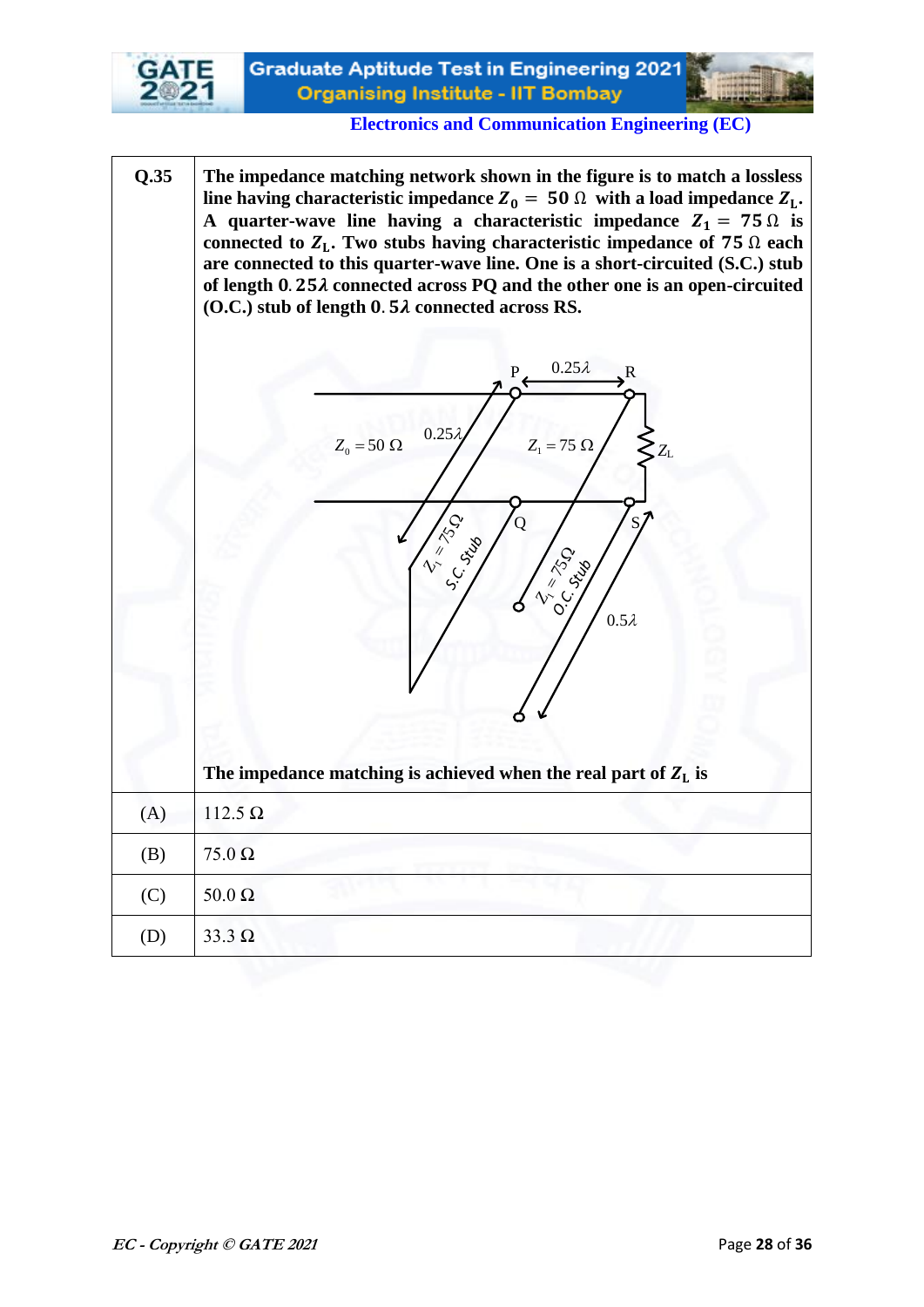

**Q.36 – Q.55 Numerical Answer Type (NAT), carry TWO mark each (no negative marks).**

| Q.36 | A real $2 \times 2$ non-singular matrix A with repeated eigenvalue is given as                                  |
|------|-----------------------------------------------------------------------------------------------------------------|
|      | $A = \begin{bmatrix} x & -3.0 \\ 3.0 & 4.0 \end{bmatrix}$                                                       |
|      |                                                                                                                 |
|      | where $x$ is a real positive number. The value of $x$ (rounded off to one decimal<br><i>place</i> ) is $\qquad$ |

| <b>O.37</b> | For a vector field $D = \rho \cos^2 \varphi a_0 + z^2 \sin^2 \varphi a_0$ in a cylindrical coordinate                     |
|-------------|---------------------------------------------------------------------------------------------------------------------------|
|             | system ( $\rho$ , $\varphi$ , z) with unit vectors $a_{\rho}$ , $a_{\varphi}$ and $a_{z}$ , the net flux of D leaving the |
|             | closed surface of the cylinder ( $\rho = 3, 0 \le z \le 2$ ) (rounded off to two decimal                                  |
|             | $places$ ) is                                                                                                             |

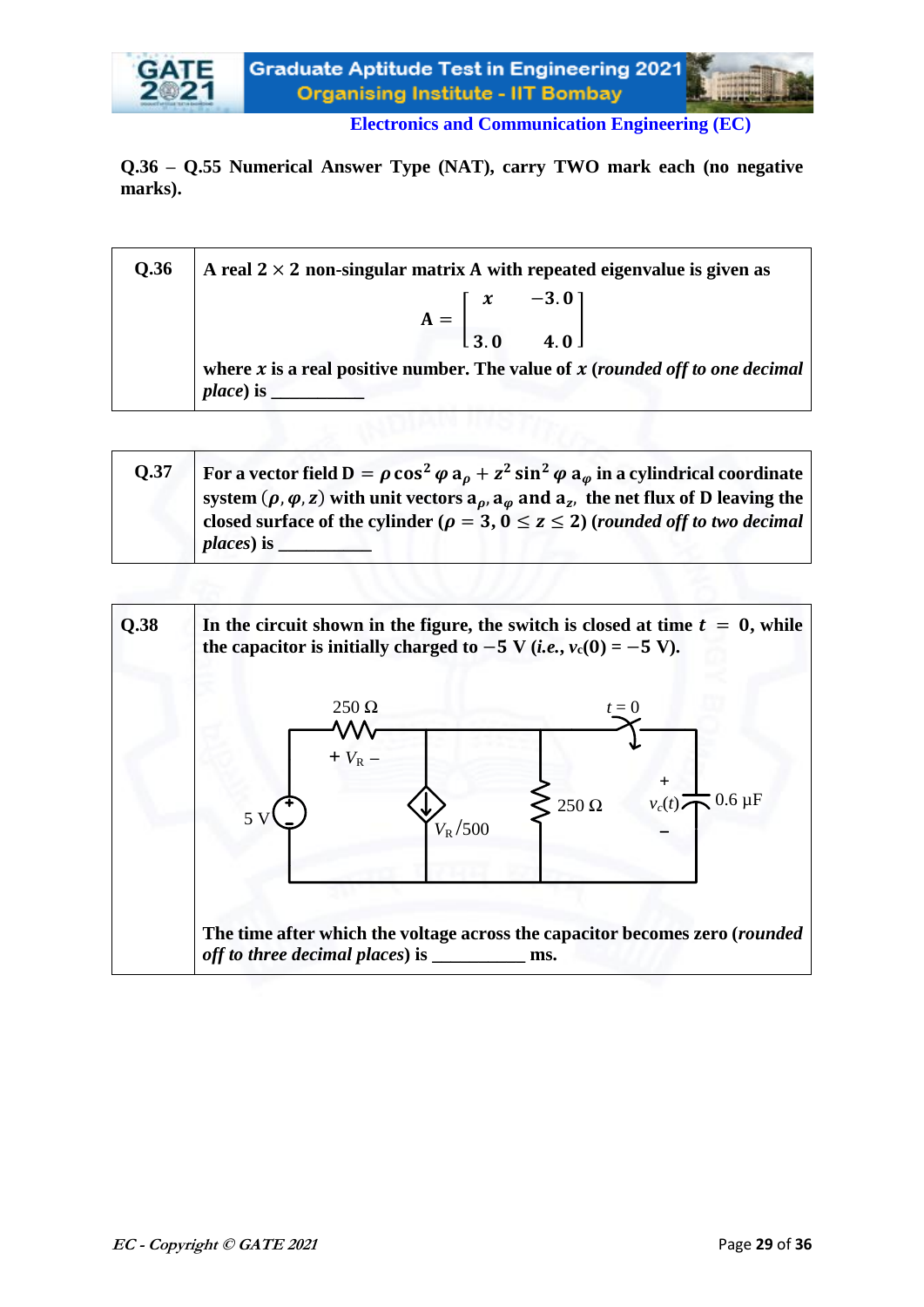



**Q.39 The exponential Fourier series representation of a continuous-time periodic**  signal  $x(t)$  is defined as  $x(t) = \begin{cases} a_k \end{cases}$ ∞  $k = -\infty$  $e^{jk\omega_0 t}$ where  $\omega_0$  is the fundamental angular frequency of  $x(t)$  and the coefficients of the series are  $a_k$ . The following information is given about  $x(t)$  and  $a_k$ . I.  $x(t)$  is real and even, having a fundamental period of  $6$ II. **The average value of**  $x(t)$  **is 2** III.  $a_k = \{$  $k, 1 \leq k \leq 3$ 0,  $k > 3$ The average power of the signal  $x(t)$  (*rounded off to one decimal place*) **is \_\_\_\_\_\_\_\_\_\_**

| O.40 | For a unit step input $u[n]$ , a discrete-time LTI system produces an output             |
|------|------------------------------------------------------------------------------------------|
|      | signal ( $2\delta[n+1]+\delta[n]+\delta[n-1]$ ). Let $y[n]$ be the output of the system  |
|      | for an input $\left(\left(\frac{1}{2}\right)^{n} u[n]\right)$ . The value of $y[0]$ is _ |

| 0.41 | Consider the signals $x[n] = 2^{n-1} u[-n+2]$ and $y[n] = 2^{-n+2} u[n+1]$ ,                       |
|------|----------------------------------------------------------------------------------------------------|
|      | where $u[n]$ is the unit step sequence. Let $X(e^{j\omega})$ and $Y(e^{j\omega})$ be the discrete- |
|      | time Fourier transform of $x[n]$ and $y[n]$ , respectively. The value of the                       |
|      | integral                                                                                           |
|      |                                                                                                    |

$$
\frac{1}{2\pi}\int\limits_{0}^{2\pi} X(e^{j\omega}) Y(e^{-j\omega}) d\omega
$$

**(***rounded off to one decimal place***) is \_\_\_\_\_\_\_\_\_\_**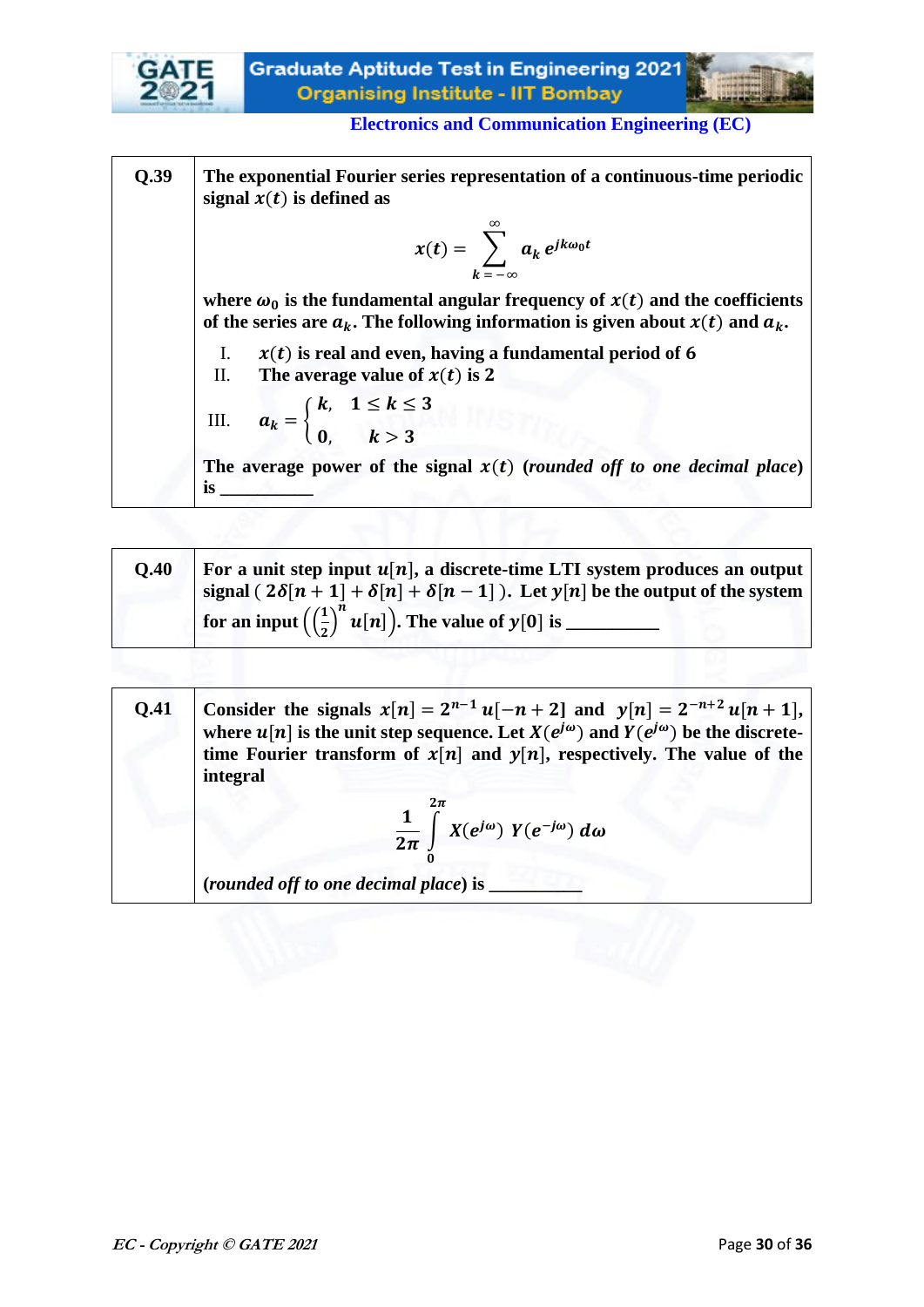

**Q.42 A silicon P-N junction is shown in the figure. The doping in the P region is**   $5 \times 10^{16}$  cm<sup>-3</sup> and doping in the N region is  $10 \times 10^{16}$  cm<sup>-3</sup>. The parameters **given are** 

> **Built-in voltage**  $(\Phi_{\text{bi}}) = 0.8 \text{ V}$  **Electron charge (q) =**  $1.6 \times 10^{-19}$  **C Vacuum permittivity**  $(\varepsilon_0) = 8.85 \times 10^{-12}$  F/m  **Relative permittivity of silicon**  $(\varepsilon_{Si}) = 12$



**The magnitude of reverse bias voltage that would completely deplete one of the two regions (P or N) prior to the other (***rounded off to one decimal place***) is v**.

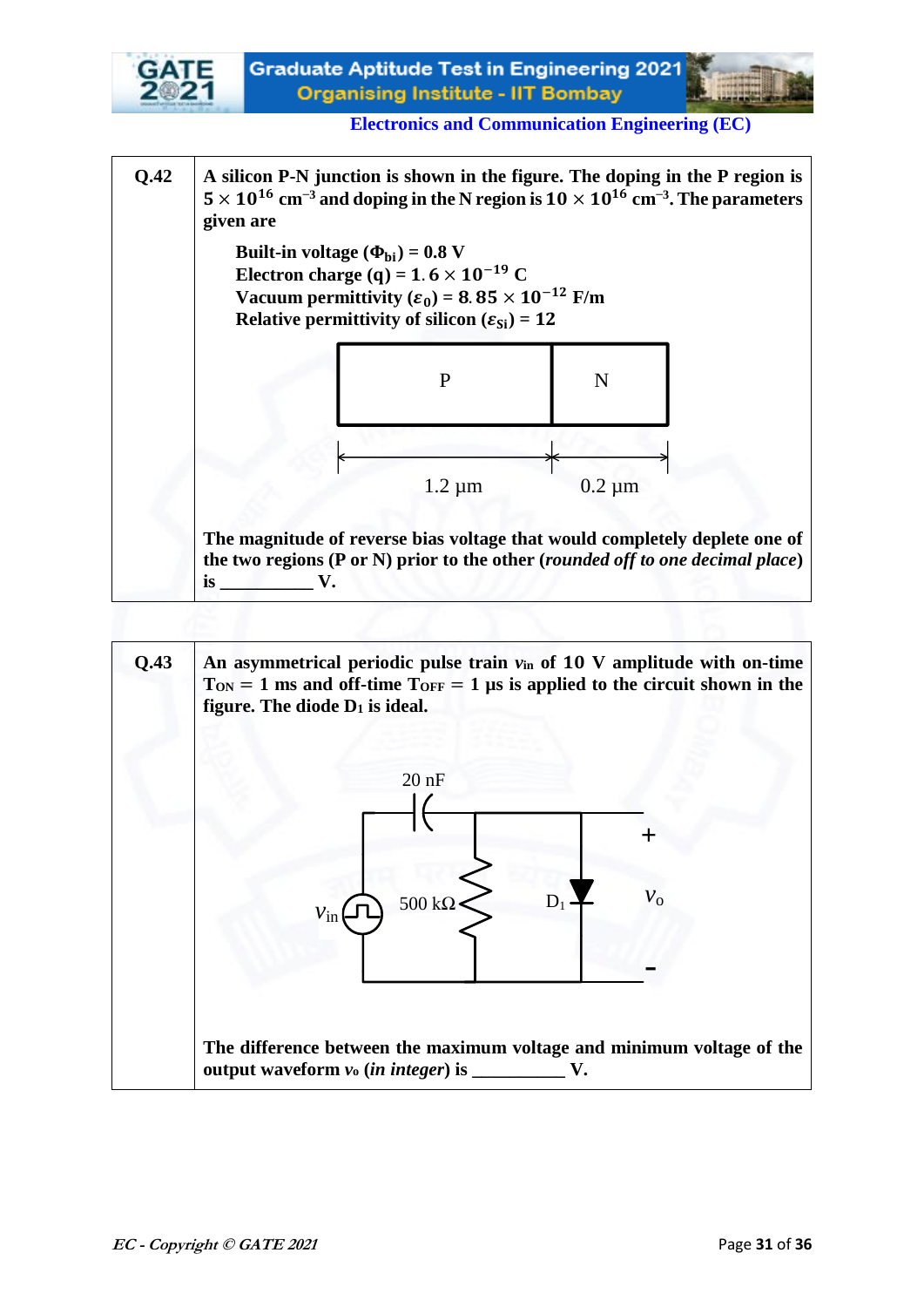

**Electronics and Communication Engineering (EC)**

**Q.44 For the transistor M**<sub>1</sub> in the circuit shown in the figure,  $\mu_n C_{ox} = 100 \mu A/V^2$ and  $(W/L) = 10$ , where  $\mu_n$  is the mobility of electron,  $\mathcal{C}_{ox}$  is the oxide capacitance per unit area,  $W$  is the width and  $L$  is the length.



**The channel length modulation coefficient is ignored. If the gate-to-source**  voltage  $V_{GS}$  is 1 V to keep the transistor at the edge of saturation, then the **threshold voltage of the transistor (***rounded off to one decimal place***) is v**.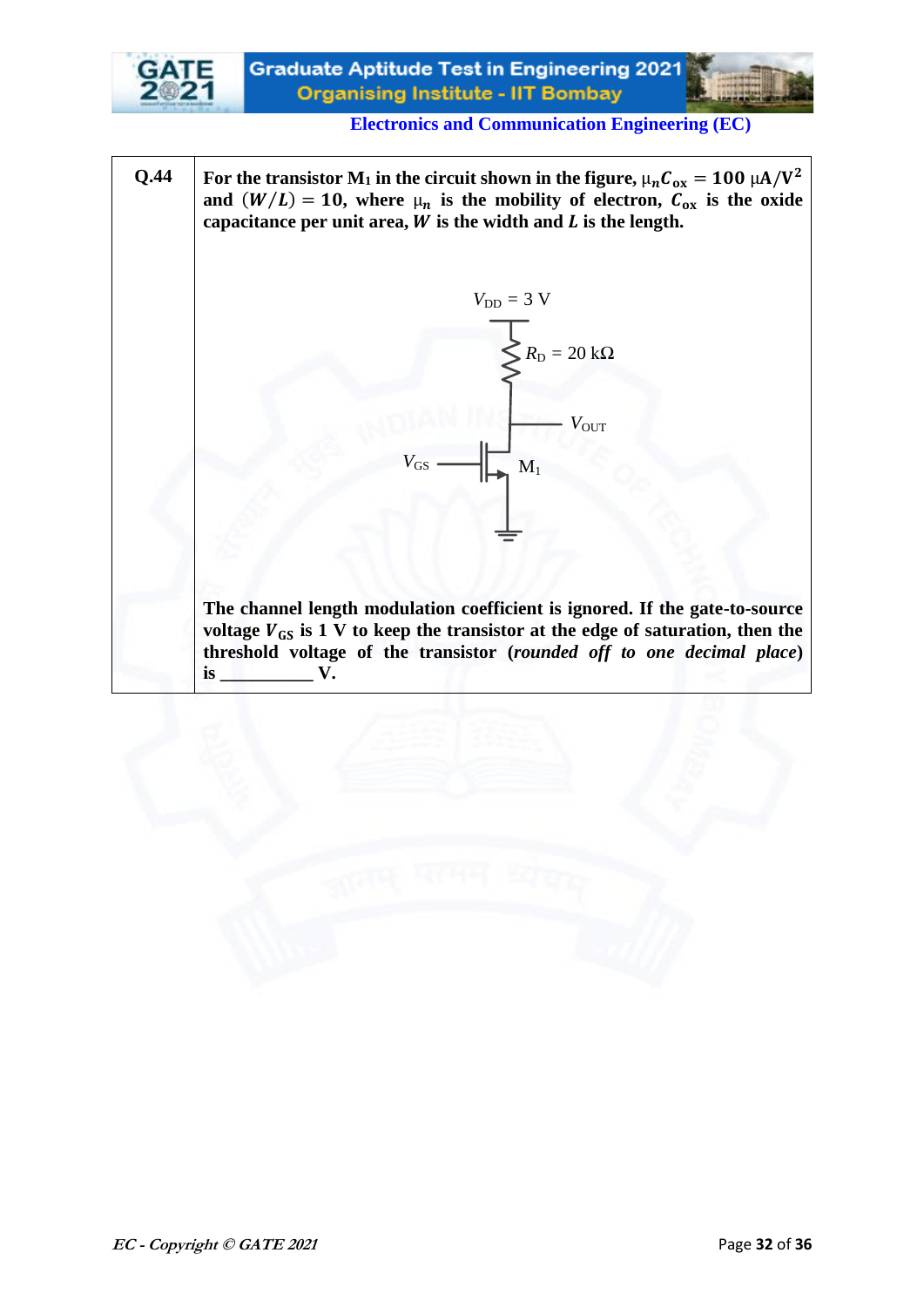



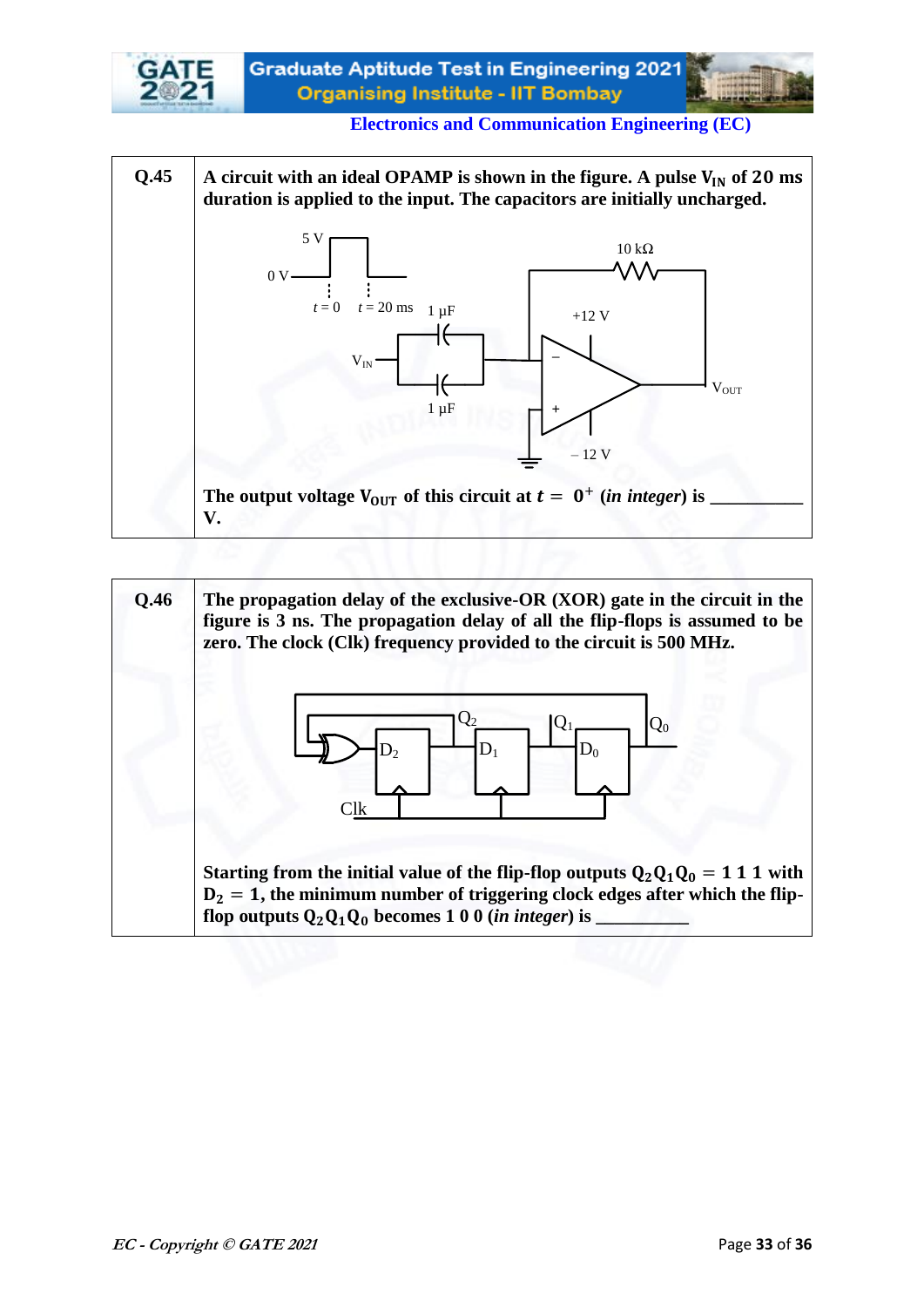

**Q.47 The circuit in the figure contains a current source driving a load having an inductor and a resistor in series, with a shunt capacitor across the load. The ammeter is assumed to have zero resistance. The switch is closed at time**   $t = 0$ .



**Initially, when the switch is open, the capacitor is discharged and the ammeter reads zero ampere. After the switch is closed, the ammeter reading keeps fluctuating for some time till it settles to a final steady value. The maximum ammeter reading that one will observe after the switch is closed (***rounded off to two decimal places***) is \_\_\_\_\_\_\_\_\_\_ A.**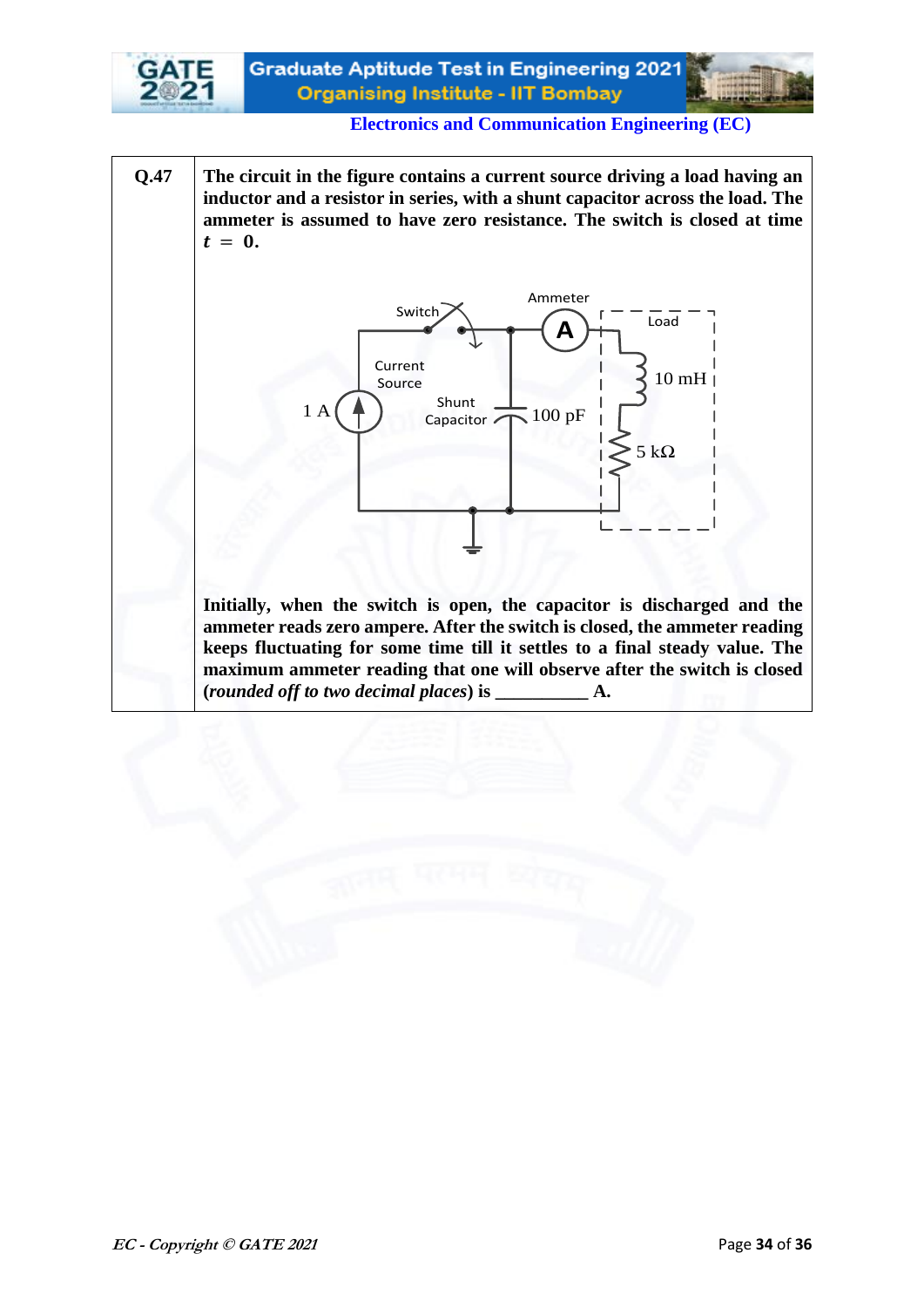



| O.49 | A sinusoidal message signal having root mean square value of 4 V and<br>frequency of 1 kHz is fed to a phase modulator with phase deviation constant<br>2 rad/volt. If the carrier signal is $c(t) = 2 \cos(2\pi 10^6 t)$ , the maximum<br>instantaneous frequency of the phase modulated signal (rounded off to one |
|------|----------------------------------------------------------------------------------------------------------------------------------------------------------------------------------------------------------------------------------------------------------------------------------------------------------------------|
|      | $\phi$ decimal place) is $\qquad \qquad$ Hz.                                                                                                                                                                                                                                                                         |

| O.50 | Consider a superheterodyne receiver tuned to 600 kHz. If the local oscillator |
|------|-------------------------------------------------------------------------------|
|      | feeds a 1000 kHz signal to the mixer, the image frequency (in integer)        |
|      | kHz.                                                                          |

**Q.51** In a high school having equal number of boy students and girl students,  $75\%$ of the students study Science and the remaining 25% students study **Commerce. Commerce students are two times more likely to be a boy than are Science students. The amount of information gained in knowing that a randomly selected girl student studies Commerce (***rounded off to three decimal places***) is \_\_\_\_\_\_\_\_\_\_ bits.**